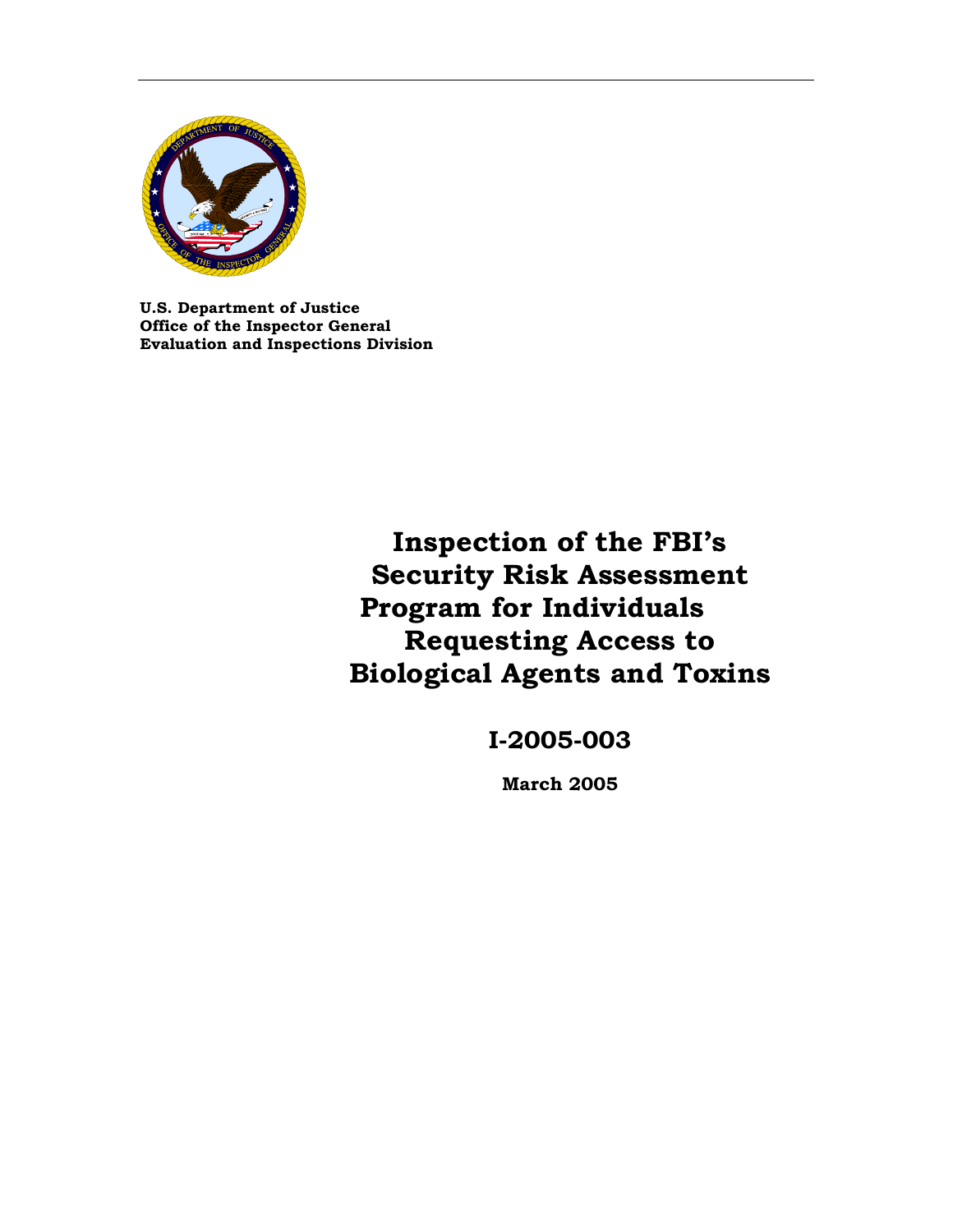The Department of Justice Office of the Inspector General conducted an inspection of the Federal Bureau of Investigation's (FBI) Security Risk Assessment (SRA) Program, which was established under the Public Health Security and Bioterrorism Preparedness and Response Act of 2002 (Bioterrorism Act), Pub. Law No. 107-188. The SRA Program is part of an interagency effort to regulate the possession and use of dangerous biological agents and toxins, such as anthrax and the Ebola virus.

Under the Bioterrorism Act, a laboratory may not provide an individual with access to dangerous agents or toxins unless that individual has been approved by the Secretary of either the Departments of Health and Human Services (HHS) or Agriculture (USDA), based on an SRA. The SRA is conducted by the FBI, which searches electronic databases and other sources of information to determine whether the individual meets one or more of the criteria found in the USA Patriot Act (Pub. Law No. 107-56) and the Bioterrorism Act that would render the individual a "restricted person" ineligible for access to the biological agents and toxins controlled under the Bioterrorism Act.

We initiated the inspection in response to concerns about a backlog at the FBI of pending SRA applications submitted by researchers seeking access to controlled agents and toxins. To conduct this review, we examined SRArelated legislation and regulations, interviewed officials involved in the FBI's SRA program, analyzed FBI monthly productivity reports showing the number and status of SRA applications in their Bioterrorism Database, and reviewed the case files of appeals of SRA decisions.

### **RESULTS IN BRIEF**

Our inspection showed that the FBI had 3,855 SRA applications pending in November 2003, but by June 2004, had reduced that number to 401. The FBI maintained a stable average monthly caseload of approximately 339 pending SRA applications through December 2004 and was routinely processing the applications in 45 days or less.

We also found that the FBI has instituted effective management controls that enabled it to identify and correct program vulnerabilities in a timely manner. The FBI set productivity goals for processing SRA applications and was closely monitoring its progress toward meeting those goals. It also established an appeals process for individuals who want to challenge "restricted persons" designations. In addition, to resolve interagency issues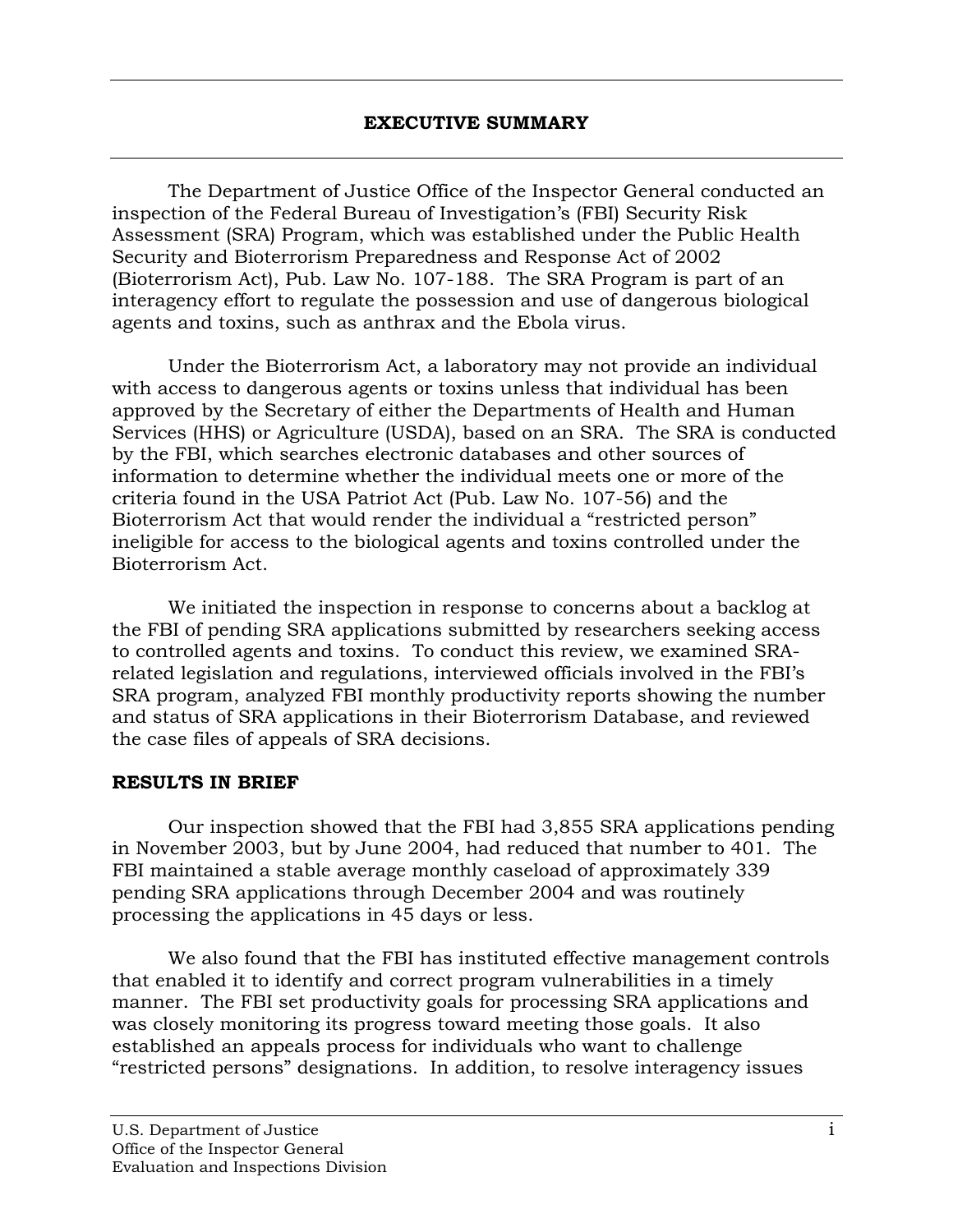affecting the SRA Program, the FBI participates in an interagency working group that includes HHS, USDA, and other federal agencies concerned with regulating the possession and use of biological agents and toxins. We conclude that the FBI is effectively managing its SRA responsibilities under the Bioterrorism Act.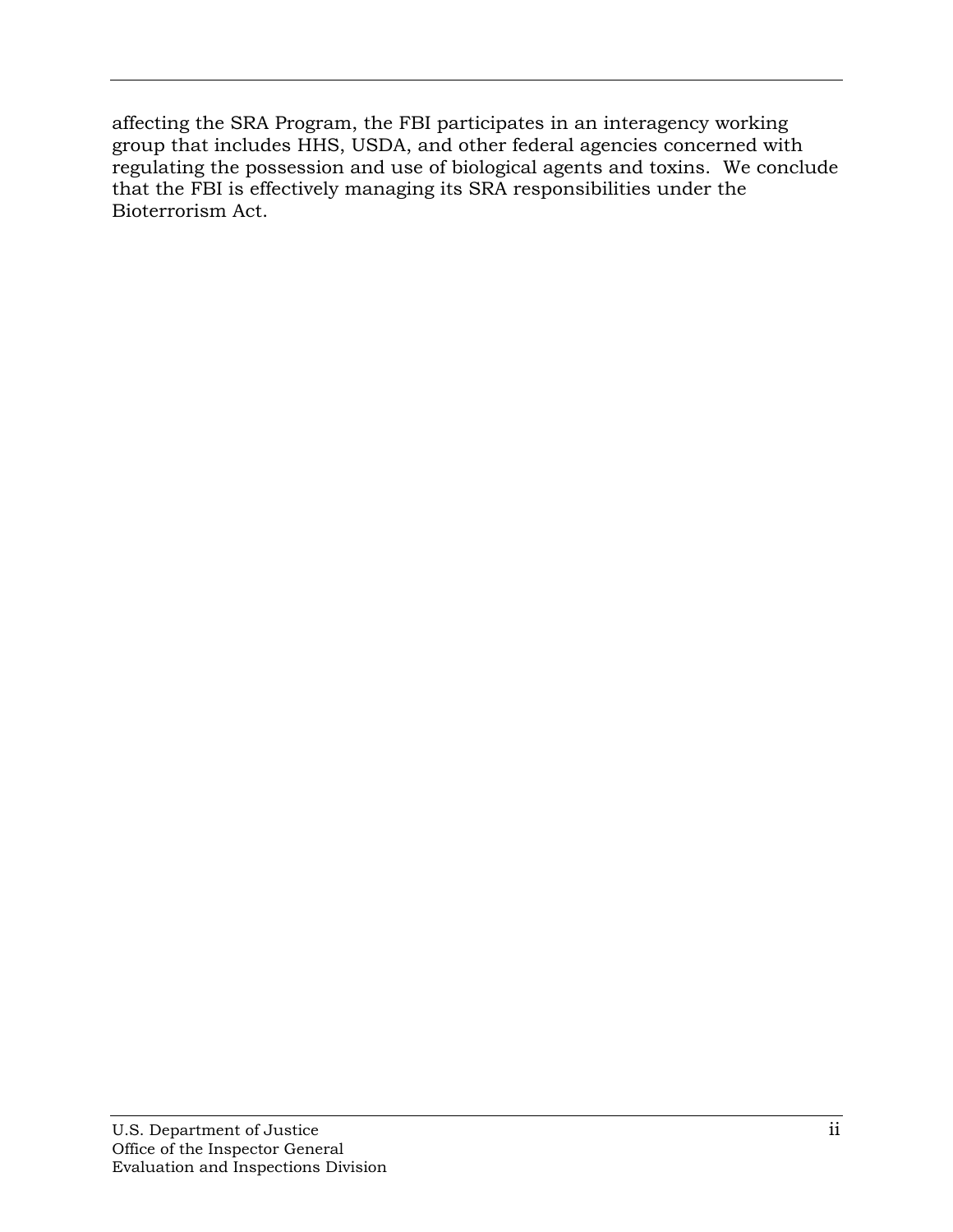# **TABLE OF CONTENTS**

| BRAG Encountered Processing Problems during Phase-In Period  8<br>BRAG Reduced Large Caseload of Pending SRA Applications  12 |
|-------------------------------------------------------------------------------------------------------------------------------|
| <b>Management Controls and Minimum Standards for</b>                                                                          |
| SRA Program Provides a Clear Standard for Access  19                                                                          |
|                                                                                                                               |
| APPENDIX I: LIST OF SELECT AGENTS AND TOXINS  23                                                                              |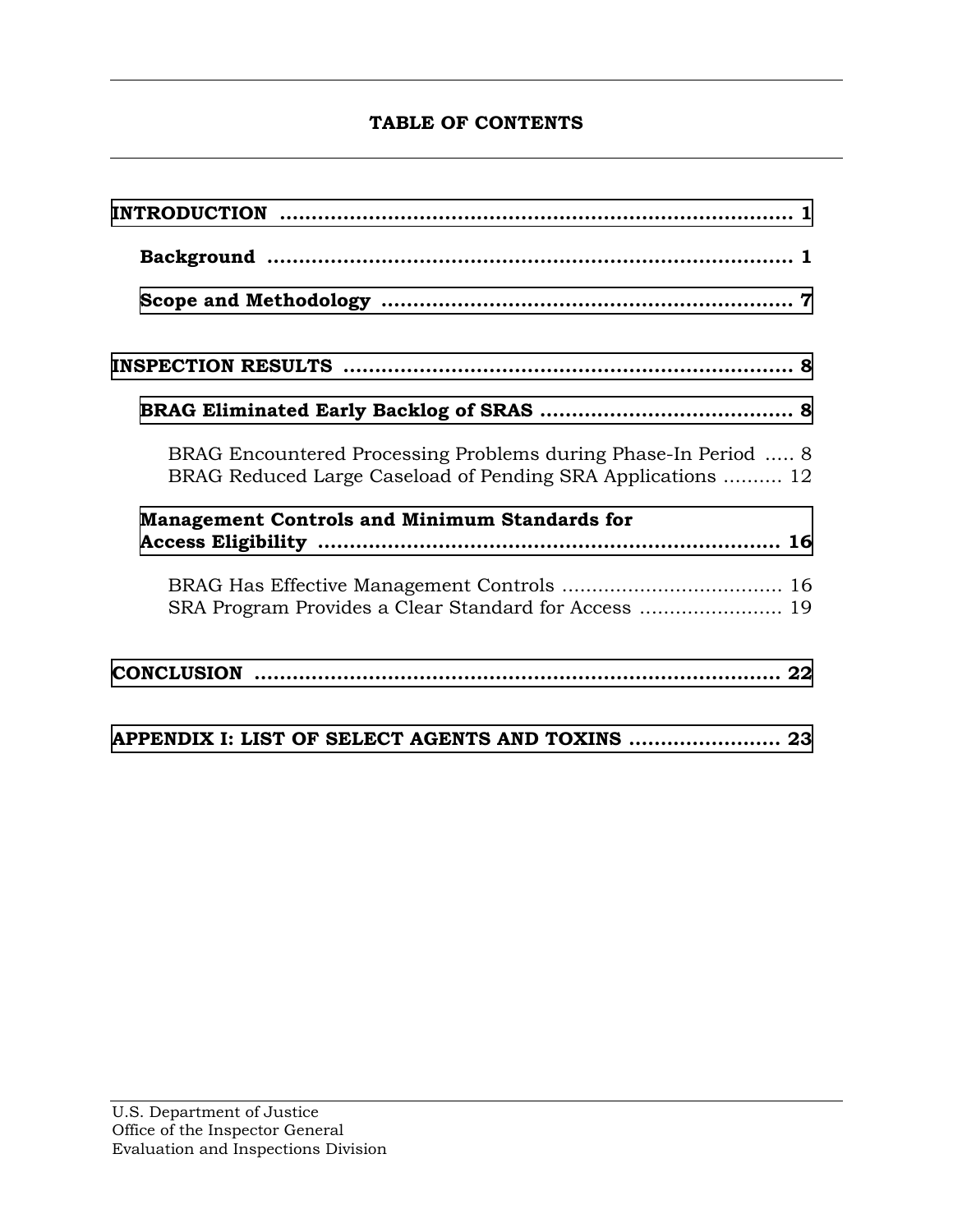<span id="page-4-0"></span>This report presents the results of an Office of the Inspector General (OIG) inspection of the Security Risk Assessment (SRA) program that the Federal Bureau of Investigation (FBI) established under the Public Health Security and Bioterrorism Preparedness and Response Act of 2002 (Bioterrorism Act), Pub. Law No. 107-188. The OIG initiated the inspection in response to concerns about a backlog at the FBI of pending SRA applications submitted by researchers seeking access to dangerous biological agents and toxins controlled under the Bioterrorism Act. The objectives of our inspection were to:

- Determine whether the FBI had a backlog of pending SRA applications and, if so, why; and
- Identify any program vulnerabilities that needed to be corrected.

We initiated our review on September 20, 2004, and analyzed productivity data through January 10, 2005.

## **BACKGROUND**

Congress drafted the Bioterrorism Act shortly after anthrax was released through the U.S. mail in the fall of 2001, killing 5 people, making 17 others ill, and widely disrupting business and government activities at an estimated cost of more than \$5 billion[.1](#page-4-1) The President signed the Bioterroism Act in June 2002. Among other provisions, the Act controls access to select biological agents and toxins that can pose severe threats to the health of humans, animals, and plants – substances that include anthrax and the Ebola virus.[2](#page-4-2) 

In passing the Bioterrorism Act, Congress set three goals for the provisions pertaining to select agents and toxins:

- 1) Ensuring prompt reporting to the federal government of possession of select agents and toxins by individuals and research facilities;
- 2) Increasing security over select agents and toxins (including controlling access and screening personnel); and

<sup>—&</sup>lt;br>— <sup>1</sup> Regulatory Impact Analysis, 42 C.F.R. Part 73: Select Biological Agents and Toxins Interim Final Rule; CDC, HHS, December 9, 2002, pp. 2 and 8-9.

<span id="page-4-2"></span><span id="page-4-1"></span><sup>2</sup> See Appendix I for a complete list of select agents and toxins.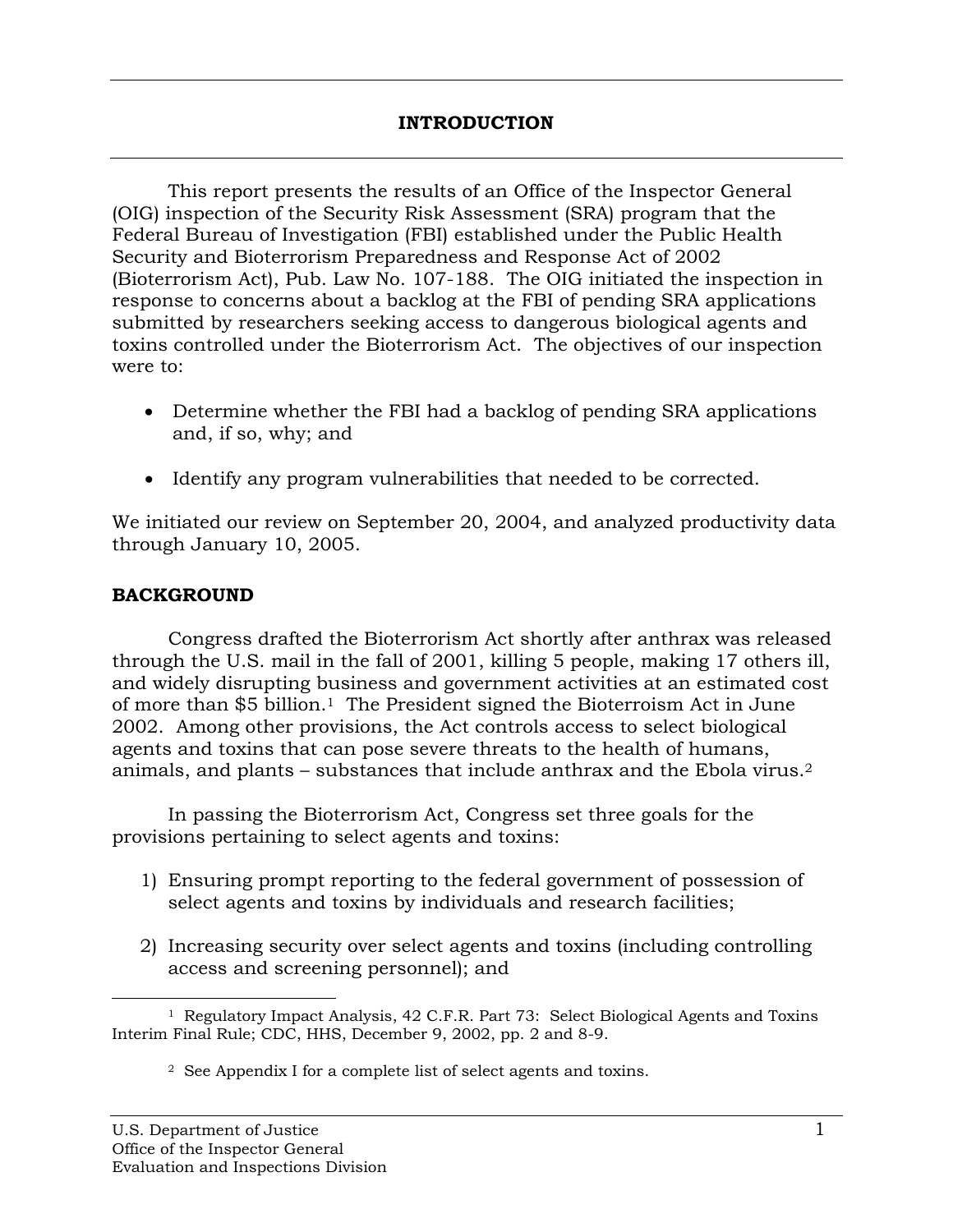3) Establishing a comprehensive and detailed national database of the location and characterization of select agents and toxins and the identities of those in possession of them.

Title II of the Act provides that these select biological agents and toxins may be accessed only by people who have demonstrated a legitimate need to handle these substances and who have been cleared based on an SRA. The SRAs are intended to keep individuals who have engaged in criminal or terrorist activities from gaining access to dangerous materials. Civil and criminal penalties also can be imposed on individuals and laboratory facilities for allowing anyone to possess, use, or transfer a select agent or toxin if that person has not registered and had their access approved by the government.[3](#page-5-0) 

Violations of the Bioterrorism Act can result in substantial fines or imprisonment for up to five years, or both. In addition, violations can result in a civil money penalty of up to \$250,000 for individuals and \$500,000 for a laboratory. As discussed below, the Bioterrorism Act and the USA Patriot Act (Pub. Law No. 107-56) provide specific criteria for determining who may possess and use select agents and toxins.

The SRA program is part of an interagency effort by the Departments of Health and Human Services (HHS), Agriculture (USDA), and Justice (Department) to regulate the possession and use of biological agents and toxins in the United States. Title II of the Bioterrorism Act provides for SRAs and states that a laboratory may not provide an individual with access to a select agent or toxin unless the individual has been approved by the Secretary of either HHS or USDA, based on an SRA conducted by the Attorney General, who has delegated that responsibility to the FBI.

Most of the responsibility for carrying out the Bioterrorism Act's provisions rests with the HHS's Centers for Disease Control and Prevention (CDC), the USDA's Animal and Plant Health Inspection Service (APHIS), and the FBI's Criminal Justice Information Services (CJIS) Division. CDC and APHIS are responsible for regulating the possession of biological agents and toxins that pose a severe threat to public health and safety and for enforcing safety standards and procedures for the possession, use, and transfer of these agents. They also have authority to grant or deny access to select agents and toxins based on the results of an SRA conducted by the FBI's CJIS Division.

<span id="page-5-0"></span> $\frac{1}{3}$  $3$  Select Biological Agents and Toxins, 42 C.F.R. Part 73, effective February 7, 2003; Possession, Use, and Transfer of Biological Toxins, 7 C.F.R. Part 331; and Agricultural Bioterrorism Protection Act of 2002; Possession, Use, and Transfer of Biological Agents, and Toxins, 9 C.F.R. Part 121. "Access" is defined as the ability of an individual to gain entry into a space where a select agent or toxin is used or stored.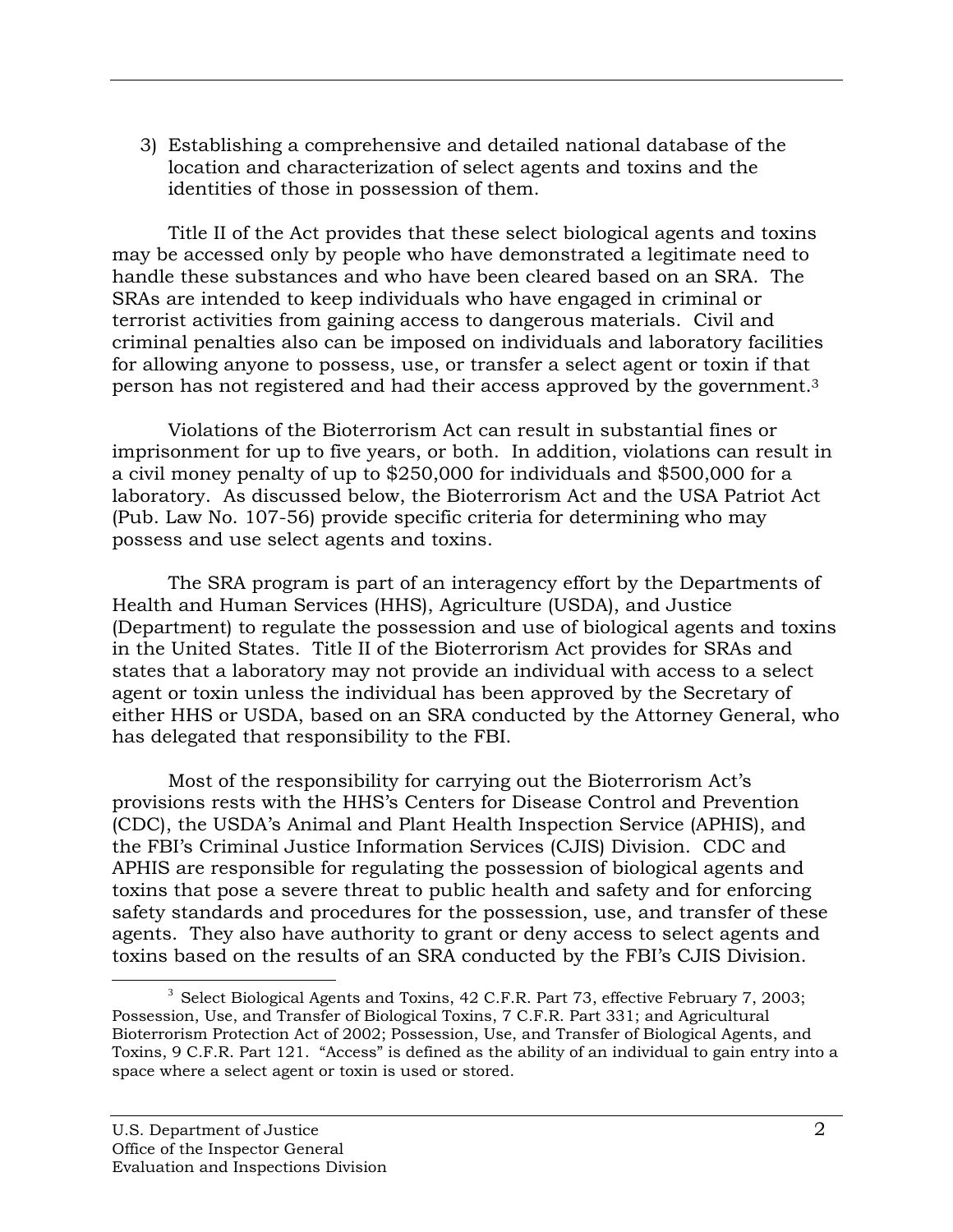In December 2002, CDC and APHIS issued interim regulations that established requirements for possessing and using select agents and toxins, including requirements for obtaining an SRA. In general, the regulations apply "to academic institutions and biomedical centers; commercial manufacturing facilities (the pharmaceutical industry); federal, state, and local laboratories, including clinical and diagnostic laboratories; and research facilities."[4](#page-6-0) These laboratories use select agents and toxins in research critical for biodefense, public health, and the battle against infectious diseases. Laboratories affected by the regulations are required to identify a responsible official to ensure compliance with the Bioterrorism Act. For each laboratory, SRAs must be obtained by the laboratory owner, responsible official, alternate responsible official, and researchers who need access to select agents and toxins.[5](#page-6-1) 

Laboratories must ensure that they meet all work safety requirements for select agents and toxins, keep records of select agents and toxins transferred to and from their facilities, and ensure that only authorized personnel have access to select agents and toxins. According to federal regulations, CDC and APHIS certify laboratories before allowing them to use, possess, or transfer select agents and toxins. Certification is valid for three years.

On March 25, 2003, the FBI Director assigned responsibility for conducting SRAs to the CJIS Division. The CJIS Division receives applications submitted by individuals requesting access to specific agents or toxins, and uses electronic databases and other sources of information to conduct SRAs of those individuals. The CJIS Division carries out its responsibilities for conducting SRAs through its Bioterrorism Risk Assessment Group (BRAG), which was established in April 2003 at the CJIS Division facility in Clarksburg, West Virginia.

BRAG employees conduct SRAs on all persons applying for access to select agents and toxins. In conducting SRAs, BRAG employees search electronic databases and conduct fingerprint checks to determine whether an individual is eligible for access based on specific criteria described below. BRAG is responsible for reporting the results of its SRAs to CDC and APHIS. BRAG also maintains a database that includes the names and locations of persons granted access to select agents and toxins. BRAG employees refer to this database as the Bioterrorism Database.

<span id="page-6-0"></span>i<br>L 4 In this report, the term "laboratory" is used when referring collectively to all entities subject to select agent and toxin regulations.

<span id="page-6-1"></span><sup>5</sup> Diagnostic laboratories or laboratories licensed under the Clinical Laboratory Improvement Act that conduct diagnostic testing, verification, or proficiency testing are exempt from the regulation.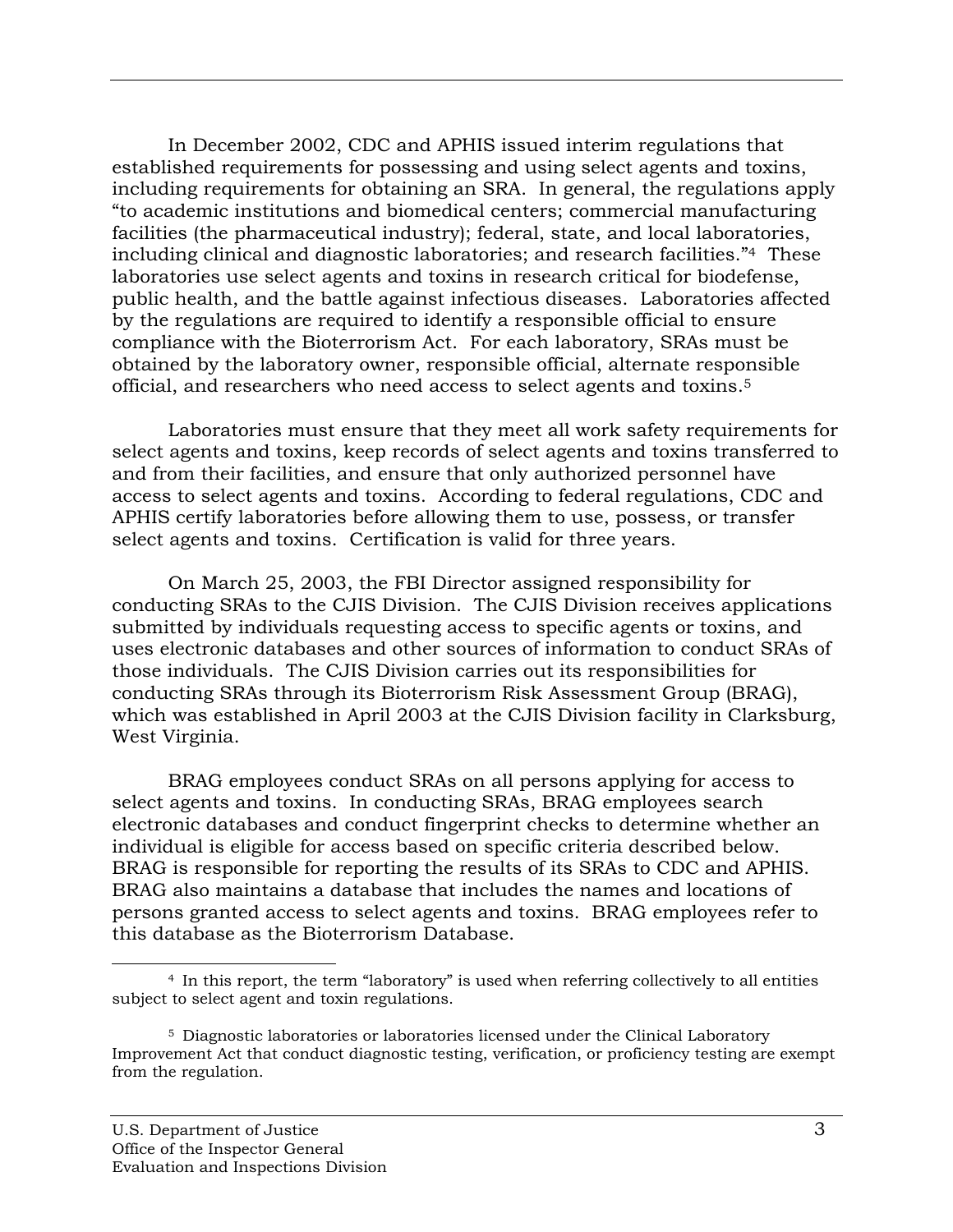To begin the SRA process, BRAG employees review application packages, which must include FBI Form FD-961 and two sets of legible fingerprint cards.[6](#page-7-0) An FBI Form FD-961 includes basic identifying information such as name, date and place of birth, Social Security number, address, and place of employment. It also includes applicants' answers to questions concerning criminal indictments and convictions, fugitive status, controlled substance abuse, alien status, mental health history, and whether they have been dishonorably discharged from the U.S. Armed Services.

BRAG employees enter the applicants' information into the Bioterrorism Database and check a series of other national databases that contain criminal, mental health, immigration, military, intelligence, counterterrorism, and fingerprint records. BRAG's objectives are to determine whether applicants meet one or more criteria that would render them ineligible for access to select agents and toxins.

BRAG has limited discretion in determining eligibility because the criteria for possessing, using, or transferring select agents, which are outlined in the USA Patriot Act and the Bioterrorism Act, are specific. Along with the eight criteria found in the USA Patriot Act (listed in the box on this page), under the Bioterrorism Act BRAG must designate applicants as "restricted persons" if they are reasonably suspected by a federal law enforcement or intelligence agency of:

1) Committing a crime set forth in section  $2332(g)(5)$  of title 18 of the U.S. Code;<sup>7</sup>

#### **USA Patriot Act Criteria for "Restricted Persons"**

BRAG must restrict access if an individual is or has been:

- Under indictment for a crime punishable for a term exceeding one year;
- Convicted of a crime punishable by imprisonment for a term exceeding one year;
- A fugitive from justice;
- An unlawful user of any controlled substance;
- An alien illegally or unlawfully in the United States;
- Adjudicated as a mental defective or has been committed to any mental institution;
- An alien (other than an alien lawfully admitted for permanent residence) who is a national of a country. . . that has repeatedly provided support for acts of international terrorism; or
- Discharged from the Armed Services of the United States under dishonorable conditions.

<span id="page-7-1"></span><sup>7</sup> Title 18 U.S.C. § 2332(g)(5) deals with the "federal crime of terrorism."

<span id="page-7-0"></span><sup>6</sup>  $6$  Originally, the instructions for filing Form FD-961 directed applicants to mail their application packages to CDC or APHIS officials, who then forwarded them to the CJIS Division. Since August 25, 2004, the instructions tell applicants to send their applications directly to the CJIS Division.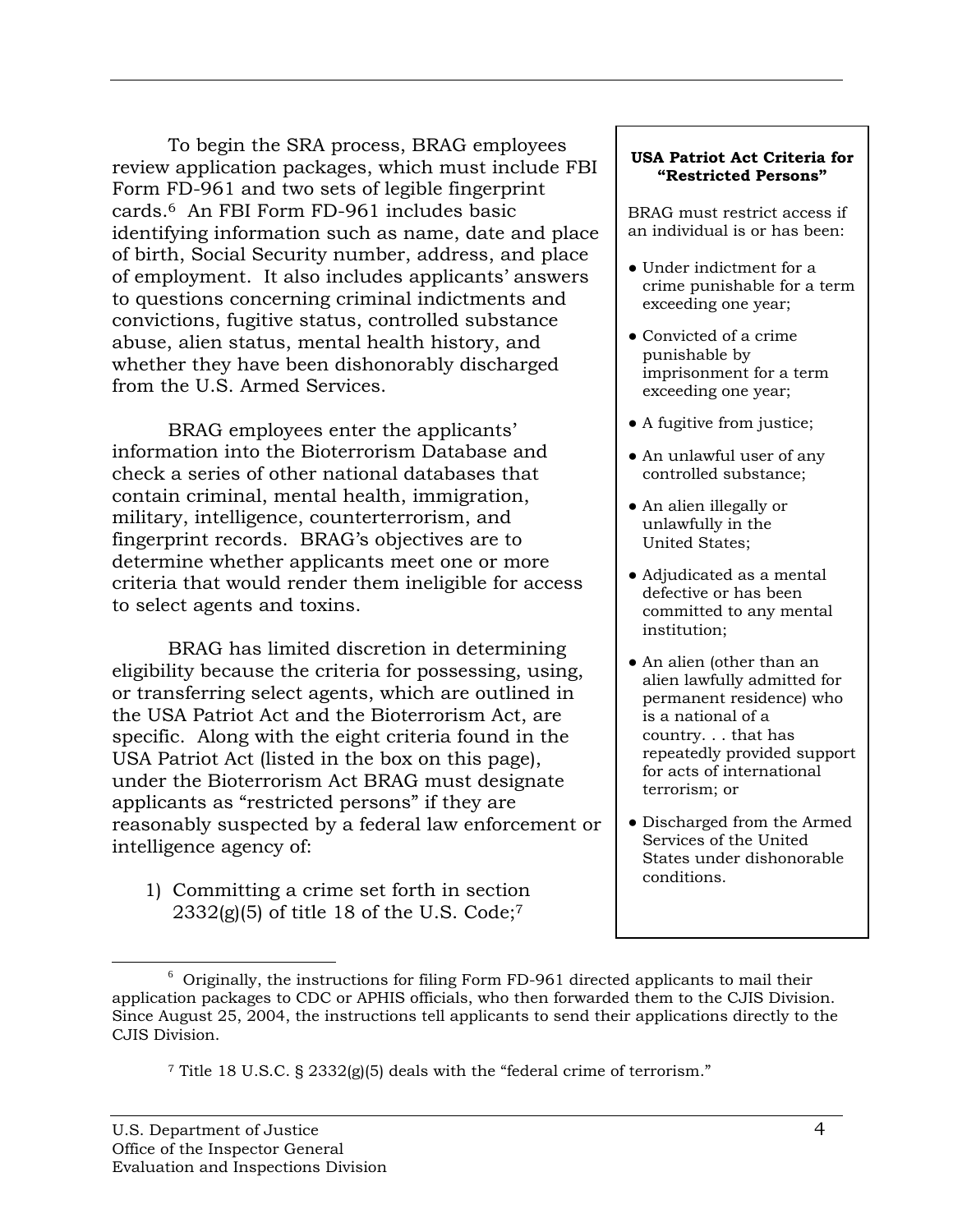- 2) Knowing involvement with an organization that engages in domestic or international terrorism (as defined in 18 U.S.C. 2331) or with any other organization that engages in intentional crimes of violence[;8](#page-8-0) or
- 3) Being an agent of a foreign power (as defined in 50 U.S.C. 1801).[9](#page-8-1)

Although there are 11 specific criteria defined by law, BRAG combined the 2 criteria that deal with involvement with organizations engaging in or supporting domestic or international crimes of violence or terrorism in their procedural guidance. Consequently, BRAG's concept of operations refers to only ten criteria.

Once BRAG determines an individual's eligibility for access, it forwards a recommendation on access to CDC or APHIS, which makes the final decision on whether the individual will be allowed access to select agents and toxins. CDC or APHIS reports their access decision to the individual applicant. Unless CDC or APHIS terminates approval sooner, an SRA is valid for five years. However, BRAG re-runs fingerprint checks every three years. Chart 1 provides a diagram of BRAG's SRA process.

÷,

<span id="page-8-1"></span><span id="page-8-0"></span><sup>8</sup> Title 18 U.S.C. § 2331 defines several terms dealing with international terrorism.

<sup>9</sup> Title 50 U.S.C. § 1801 defines a number of terms such as "foreign power," "agent of foreign power," "International terrorism," and "sabotage."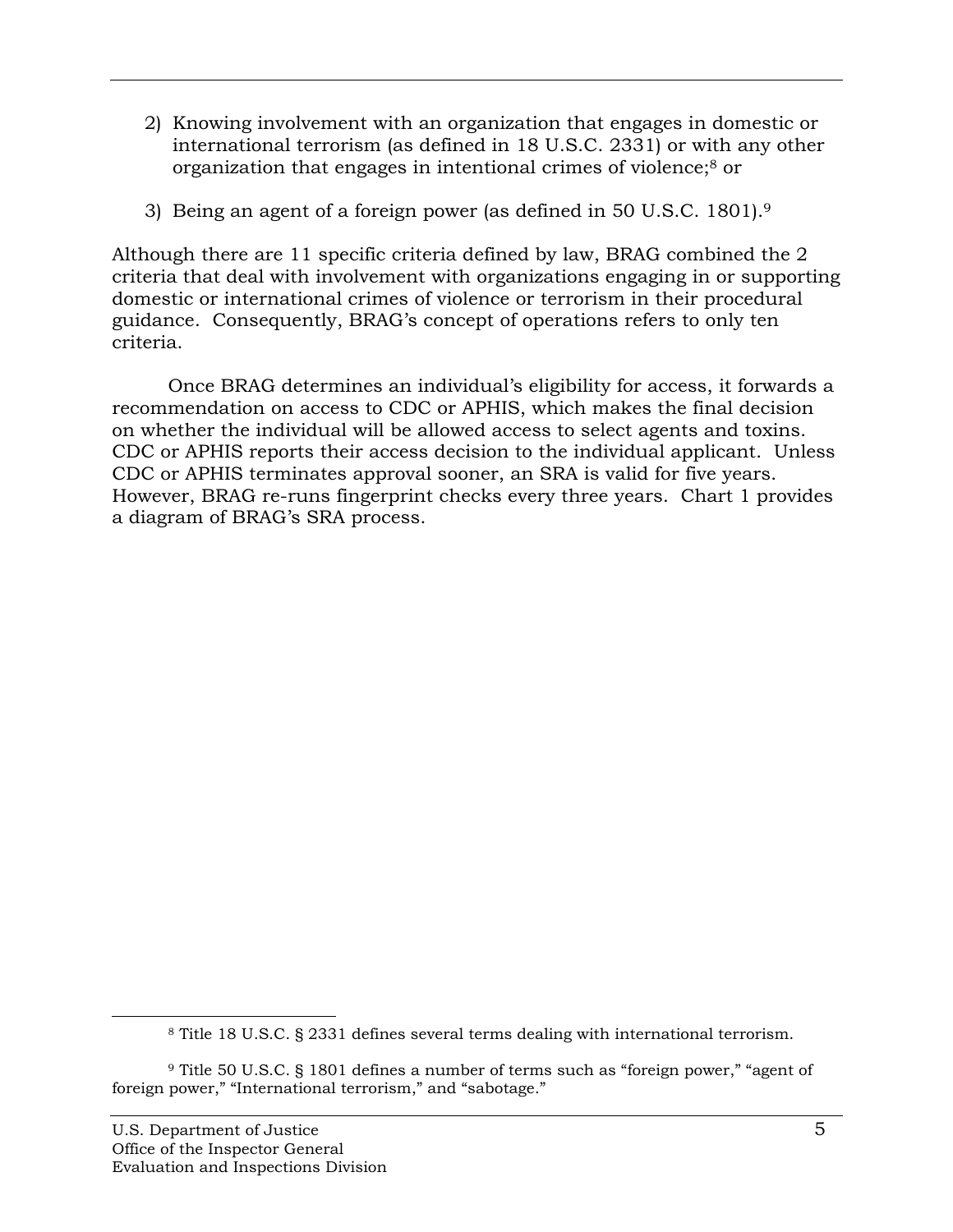

Source: BRAG approved OIG modification of BRAG flow chart.

# **Legend**

| CCDI  | <b>Consular Consolidated Database Indices</b>          |
|-------|--------------------------------------------------------|
| СI    | Counterintelligence                                    |
| CJIS  | Criminal Justice Information Services Division         |
| CT    | Counterterrorism                                       |
| FTTTF | Foreign Terrorist Tracking Task Force                  |
| IAFIS | Integrated Automated Fingerprint Identification System |
| ICE   | Immigration and Customs Enforcement                    |
| Ш     | Interstate Identification Index                        |
| NCIC  | National Crime Information Center                      |
| SRA   | Security Risk Assessment                               |
| VA    | Department of Veterans Affairs                         |
| WMD   | Weapons of Mass Destruction                            |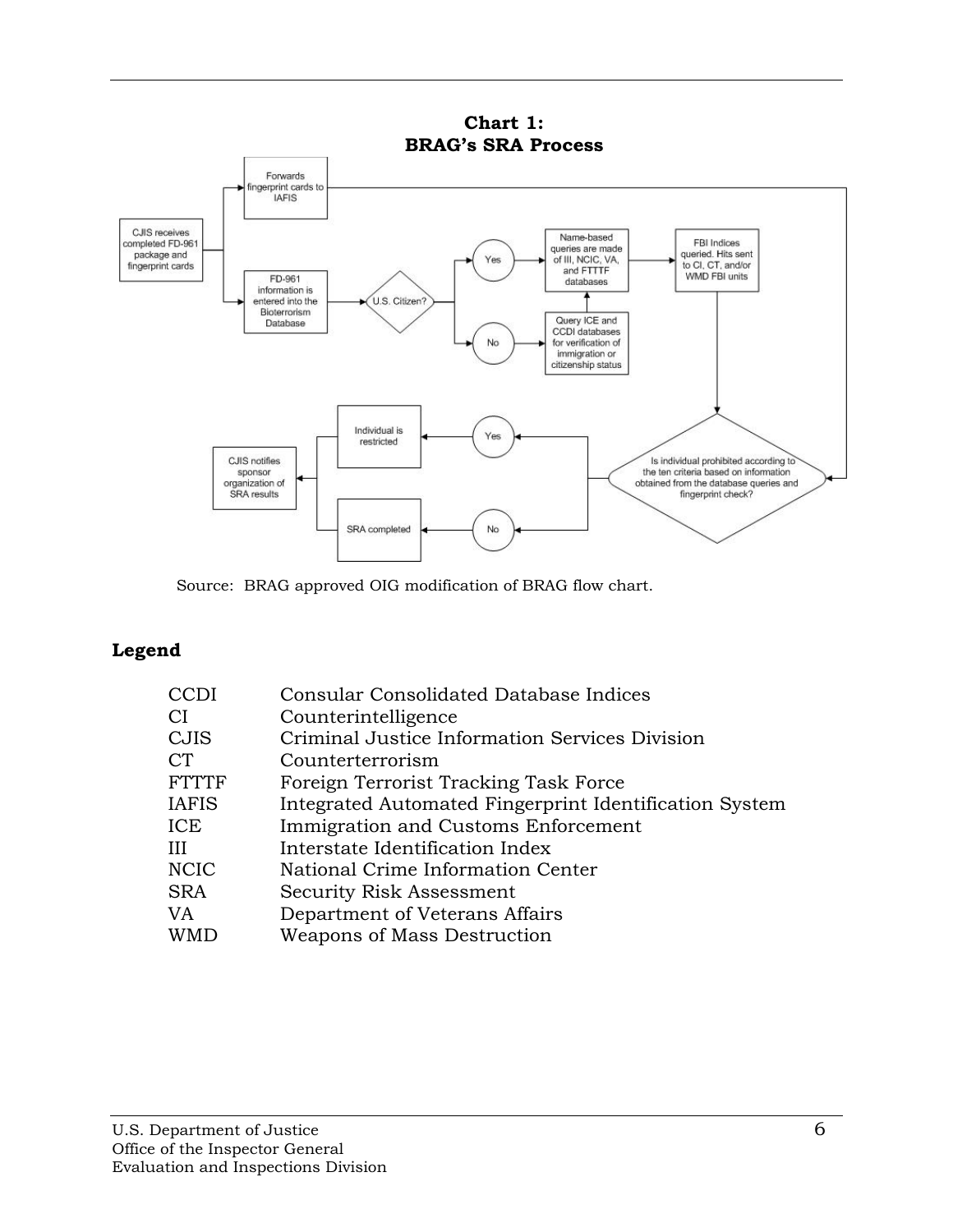### <span id="page-10-0"></span>**SCOPE AND METHODOLOGY**

We initiated this inspection on September 20, 2004, in response to concerns expressed by the HHS OIG about a large number of pending SRAs in BRAG's Bioterrorism Database. We concluded our data collection and analysis on January 10, 2005. During our review, we analyzed SRA-related legislation and regulations to determine program responsibilities and requirements, and we interviewed BRAG's program managers and personnel security specialists to assess the SRA process and to identify any processing issues that might result in a large number of pending SRA applications. We also compared background checks done for SRA purposes with other types of background checks conducted by federal agencies. In addition, we talked with OIG officials at HHS and USDA and officials of the CDC and APHIS about BRAG's SRA program.

We also assessed the consistency of data in the Bioterrorism Database by comparing monthly productivity reports from April 2003 to January 2005, and we analyzed BRAG's work to reconcile discrepancies BRAG found in the CDC and APHIS applicant databases. By March 2004 BRAG had determined that the CDC and APHIS databases contained over 1,300 duplicate records when compared to the Bioterrorism database. CDC and APHIS created a new database record each time individuals who had already applied for access submitted additional SRA applications because of job or name changes. BRAG identified the duplications and significantly reconciled the CDC and APHIS databases with its Bioterrorism Database. We also reviewed all case files of appeals of SRA decisions.

Determining whether restricted persons appropriately were being denied access to select agents and toxins is the responsibility of HHS and USDA, and therefore we did not conduct that type of review. Rather, we reviewed BRAG's role in conducting SRAs, which are intended to detect individuals who should not have access to select agents and toxins.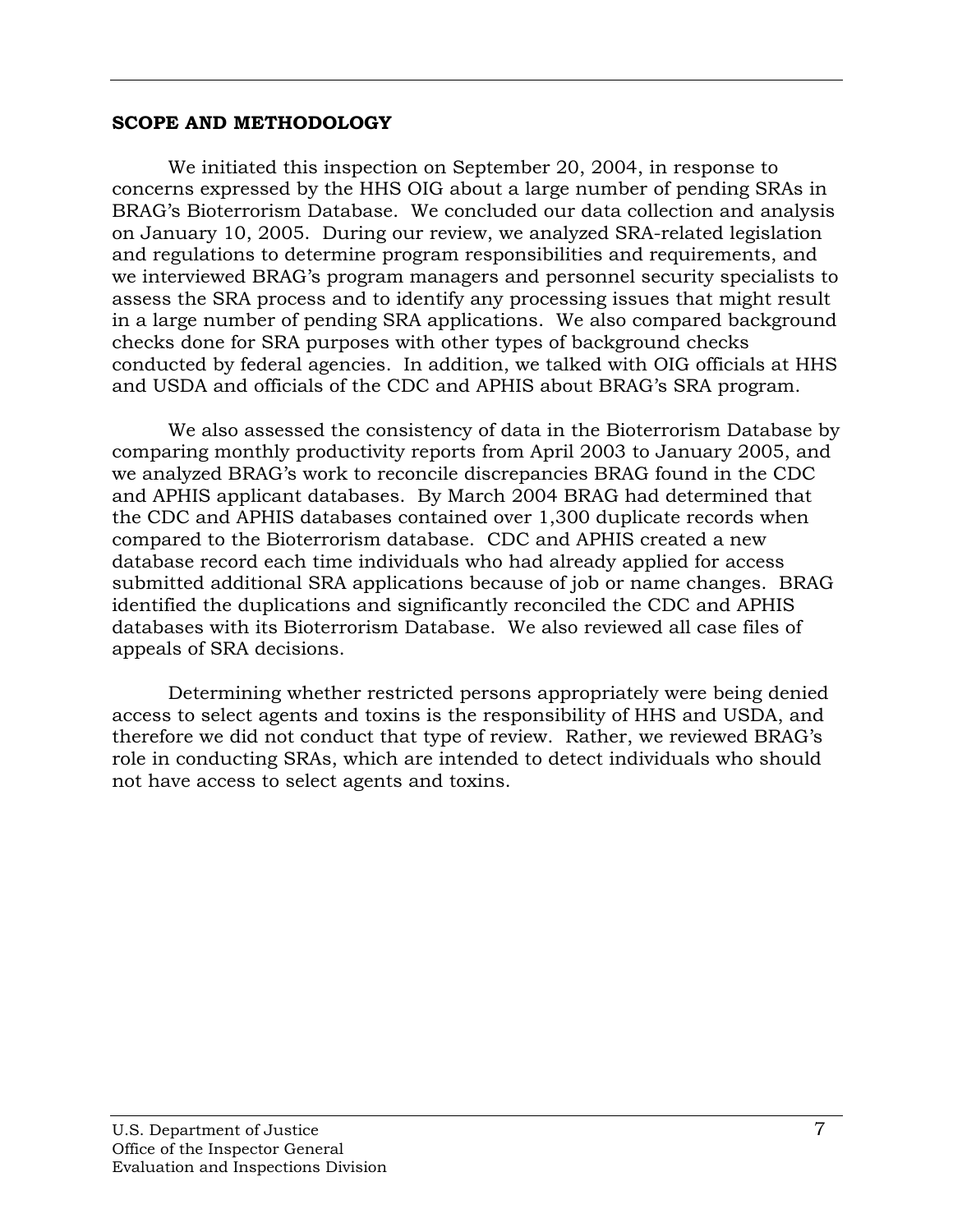#### <span id="page-11-0"></span>**BRAG ELIMINATED EARLY BACKLOG OF SRAS**

**BRAG had a large number of pending SRA applications in late 2003, but reduced the number significantly during the first six months of 2004.[10](#page-11-1) In November 2003, BRAG had 3,855 pending SRA applications, which included a backlog of 628 SRA applications that had been pending for more than 45 days.[11](#page-11-2)  BRAG's large caseload of pending SRA applications was caused by processing issues that were resolved between November 2003 and June 2004. By June 2004, BRAG had reduced its number of pending SRA applications from 3,855 to 401 and eliminated its SRA application backlog. Since June 2004, BRAG has maintained a stable monthly caseload of approximately 339 pending SRA applications, which it is processing routinely in 45 days or less.[12](#page-11-3)**

#### **BRAG Encountered Processing Problems During Phase-In Period**

The interim federal regulations CDC and APHIS issued in December 2002 to implement the Bioterrorism Act established a six-month phase-in period to allow laboratories and individuals time to achieve full compliance with the new regulations for possessing, using, and transferring select agents and toxins, including obtaining SRAs. The phase-in period was designed to minimize the disruption that the regulations might cause for research and educational projects involving select agents and toxins that were under way.

The phase-in period for processing SRA applications ran from April 11, 2003, to November 12, 2003. All SRA applications were due to BRAG on April 11, 2003, and BRAG started processing SRA applications on April 14, 2003. The regulations gave laboratories and individuals until November 12,

<span id="page-11-1"></span> $10$  According to BRAG, its pending workload includes all SRA applications that have been entered into the Bioterrorism Database, but have not been finalized through a determination of eligibility.

<span id="page-11-2"></span><sup>&</sup>lt;sup>11</sup> According to BRAG, a *backlog* occurs when it takes BRAG more than 45 days to determine an applicant's eligibility for access once BRAG has received a complete SRA application, which includes all requested data on the FBI FD-961 and two legible fingerprint cards.

<span id="page-11-3"></span><sup>&</sup>lt;sup>12</sup> Forty-five days is the average processing time for BRAG to complete an SRA application. BRAG determined the average processing time by calculating the mean number of days BRAG took to complete pending SRAs during a three-month period.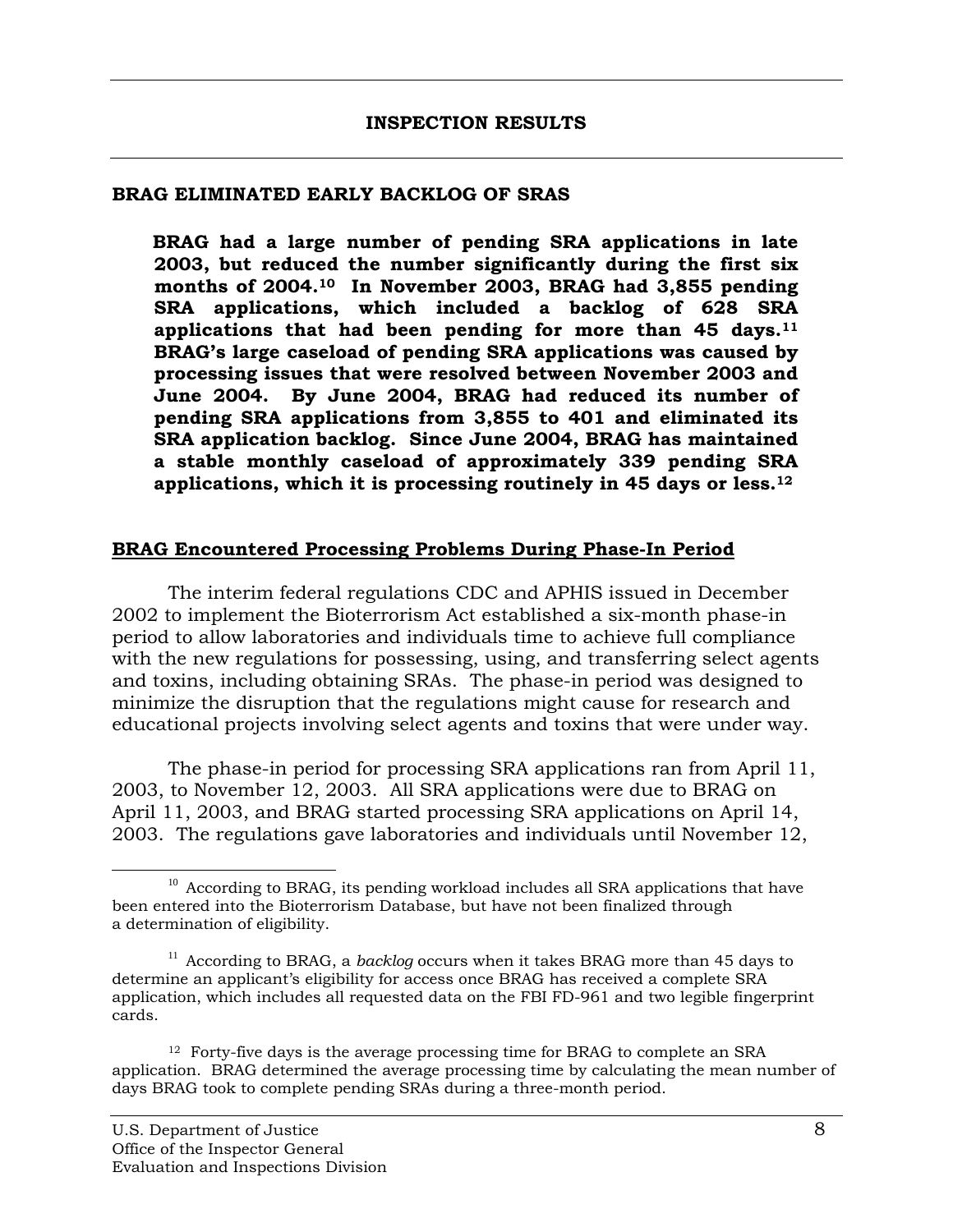2003, to achieve full compliance with the law, including obtaining SRAs for all of their employees who needed access. After November 12, 2003, individuals not in full compliance with the SRA requirements would not be eligible for access to special agents and toxins until they met the requirements.

BRAG officials said that during the six-month phase-in period, they:

- Received only 11 percent of all SRA applications by the April 11, 2003, SRA submission deadline;
- Received a total of 3,948 SRA applications from CDC and APHIS with missing or unusable data;
- Experienced a staffing change from 18 to 9 personnel that reduced BRAG's capacity for conducting SRAs from 1,200 to 500 each month just prior to the regulatory deadline for completing all SRAs; and
- Experienced problems obtaining some of the information needed to determine the eligibility of individuals with criminal histories and mental health issues.

Because of these problems BRAG accrued a large number of SRA cases for which it could not make final determinations of eligibility. As discussed below, these problems were addressed either by BRAG or through the joint actions of BRAG, CDC, APHIS, and the officials and individuals applying for access to select agents and toxins.

**BRAG Received Only 11 Percent of All Applications by the April 11, 2003, Deadline.** Although the regulations required that all applications were due to BRAG by April 11, 2003, BRAG received 89 percent of the applications after that date. As shown in Table 1, on April 11 BRAG had received only 1,108 (11 percent) of the 9,720 applications that it would eventually receive by the November 12, 2003, regulatory deadline for completing all SRAs.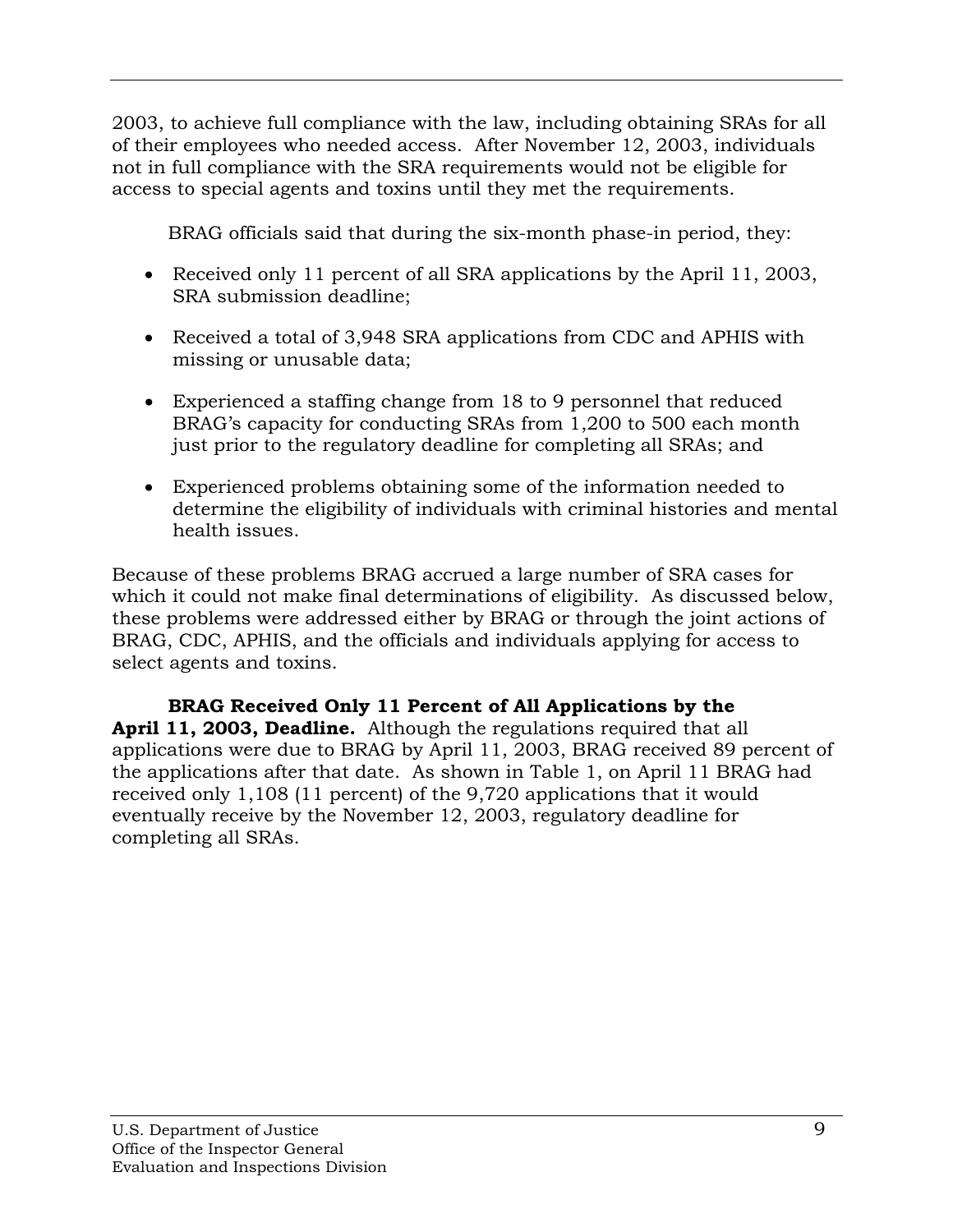| Table 1:<br>Number of SRA Applications Received by Month During the<br>2003 Phase-In Period |       |  |  |  |  |
|---------------------------------------------------------------------------------------------|-------|--|--|--|--|
| April 11                                                                                    | 1,108 |  |  |  |  |
| May 31                                                                                      | 1,601 |  |  |  |  |
| June 30                                                                                     | 2,285 |  |  |  |  |
| July 31                                                                                     | 1,790 |  |  |  |  |
| August 31                                                                                   | 703   |  |  |  |  |
| September 30                                                                                | 645   |  |  |  |  |
| October 31                                                                                  | 727   |  |  |  |  |
| November 12                                                                                 | 861   |  |  |  |  |
| Total                                                                                       | 9,720 |  |  |  |  |

Source: Bioterrorism Workload Statistics - Internal, BRAG.

**BRAG Received Several Thousand Incomplete SRA Applications.**  During the six-month phase-in period, BRAG-received a large number of SRA applications for which it could not make a final eligibility determination because of missing data or illegible fingerprint cards. A complete SRA application package includes: 1) a completed FBI Form FD-961 that contains basic information, such as name and address; and 2) two legible fingerprint cards. As stated previously, BRAG received 9,720 SRA applications during the phase-in period, between April 11 and November 12, 2003. A total of 3,948 (41 percent) of those applications were missing data such as an FBI Form FD-961 or the required two fingerprint cards. Sometimes an application included an FBI Form FD-961 that was missing information or the prints on the fingerprint cards were not legible. In these cases, BRAG officials said that they could not complete the SRAs until they received the missing data, which sometimes took months.

The volume of incomplete applications received during the phase-in period also made it appear that BRAG had a large backlog of SRA cases and that it was not processing SRA applications in a timely manner. In fact, BRAG employees could not begin to conduct an SRA until the applicant submitted complete information. BRAG officials said that they sent thousands of letters to laboratory officials requesting the missing information prior to the November 12, 2003, deadline, but did not receive all of the data in time to complete the SRAs by the deadline.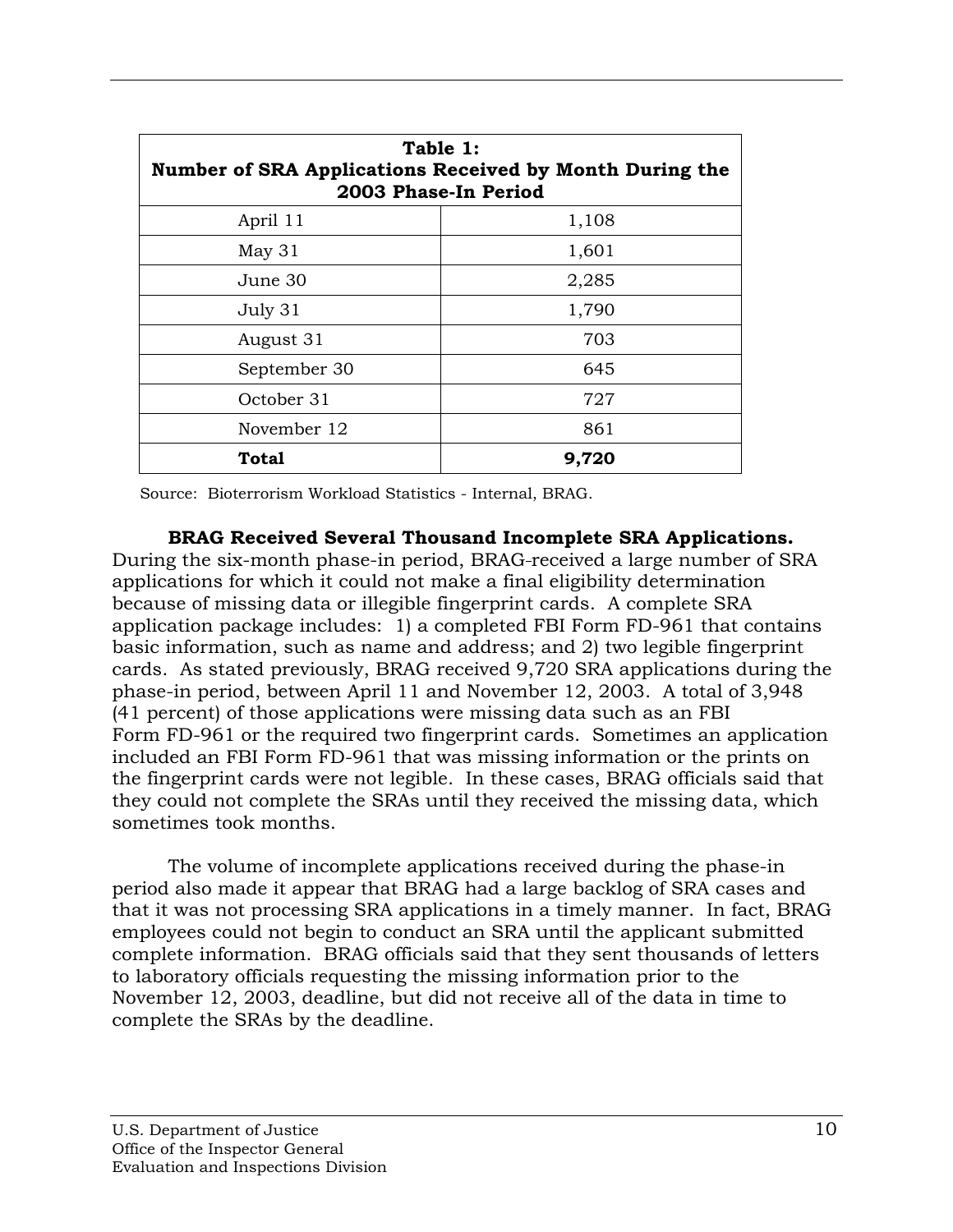**BRAG Processing Capacity Was Significantly Reduced by a Change**  in Staffing. In April 2003, the FBI temporarily assigned employees to start SRAs while it began selecting a permanent staff for BRAG. However, BRAG's ability to meet the regulatory deadline of November 12, 2003, was significantly hampered by a staffing change that occurred at the end of October 2003.

Before October 31, 2003, the FBI had staffed BRAG with 18 temporary personnel security specialists from the CJIS Division's National Instant Criminal Background Check System. On October 31, 2003, the FBI replaced BRAG's temporary staff with a permanent staff of nine employees that included one unit manager, one supervisor, and seven personnel security specialists. As a result of the staffing change, BRAG's capability for conducting SRAs dropped from approximately 1,200 to 500 per month just prior to BRAG's November 12, 2003, deadline for completing all SRAs. The drop in capacity resulted from the reduction in the number of staff as well as the transition from an experienced to an inexperienced staff that required training.

**BRAG's Need to Obtain Pertinent Information from External Sources Increased Processing Times.** BRAG officials said that they had trouble obtaining some of the information they needed to determine the access eligibility of individuals with criminal histories and mental health issues. According to BRAG, it can take from two weeks to six months to obtain all the information it needs to make a determination of eligibility for access on one SRA application. BRAG's processing times can be significantly affected by: 1) the availability of automated state and local criminal history records, 2) difficulty obtaining mental health histories, and 3) BRAG's reliance on other agencies to conduct certain database searches.

For example, BRAG often needs to acquire copies of court records of dispositions in criminal cases to make its eligibility determinations. BRAG also must verify references to state and local court records, many of which are not automated and, therefore, only accessible through manual research[.13](#page-14-0)  Consequently, BRAG has to obtain copies of court documents and this process can extend the time it takes to conduct an SRA by several months.

In addition, processing times can increase when BRAG has to obtain mental health histories. SRA applicants indicate on Form FD-961 whether they have ever been adjudicated as a mental defective or committed to a mental

<span id="page-14-0"></span><sup>÷,</sup> 13 As reported previously by the OIG, the lack of automated court records has an impact on other Department programs as well. The OIG report, *Review of the Bureau of Alcohol, Tobacco, Firearms and Explosives' Enforcement of Brady Act Violations Identified Through the National Instant Criminal Background Check System,* Report Number I-2004-006, July 2004, describes the same requirement to obtain court records, but at the expense of utilizing Alcohol, Tobacco, Firearms and Explosives' agent resources for this task.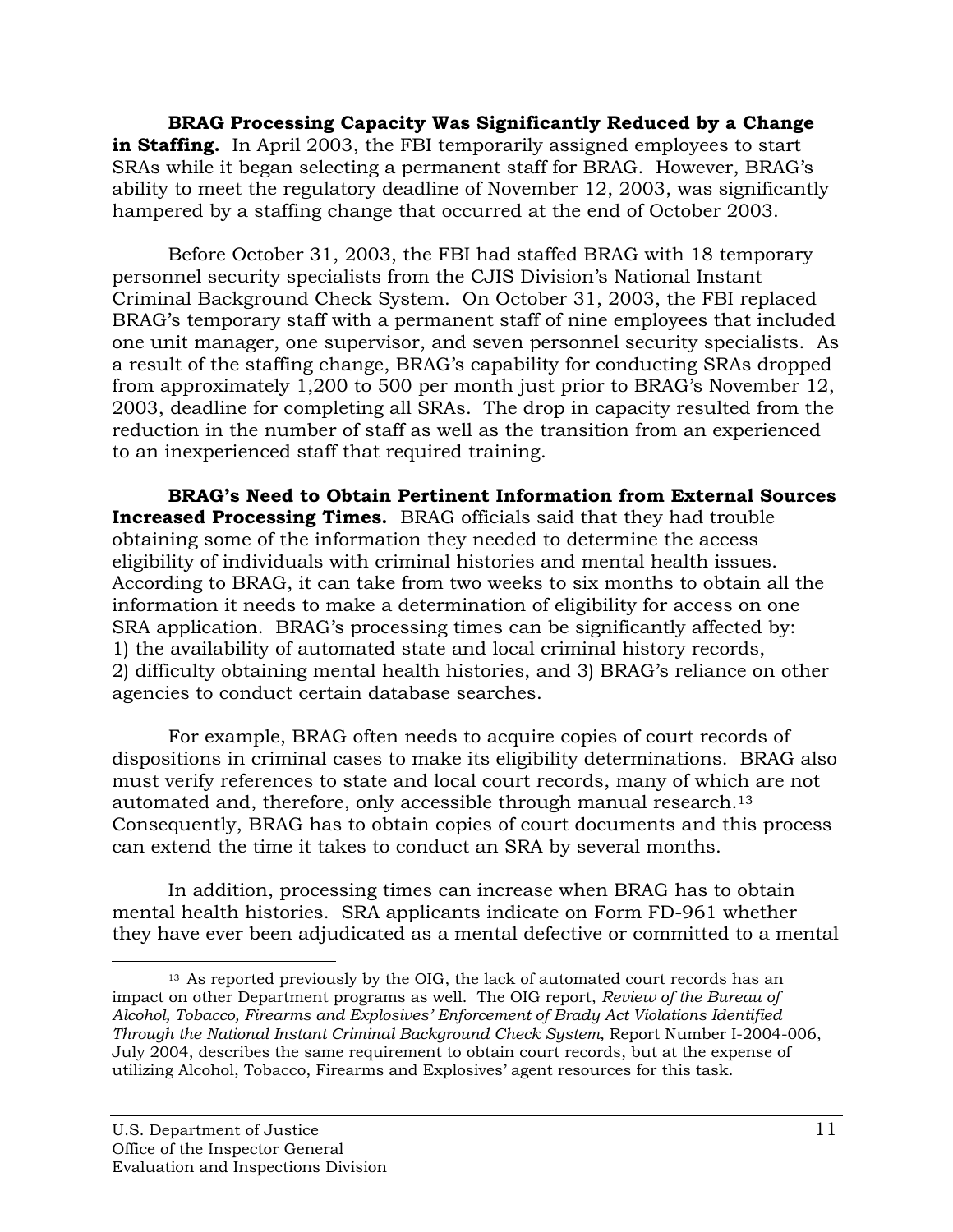institution. If an applicant answers "yes," BRAG employees must conduct research to determine whether the individual was voluntarily or involuntarily committed to a mental institution. According to BRAG officials, this research is time consuming, and some institutions are reluctant to share this information.

BRAG also depends on other agencies to complete portions of the SRA database searches. To obtain visa information on alien resident and work status, BRAG downloads applicant information from its Bioterrorism Database and supplies it to the Department of Homeland Security's Immigration and Customs Enforcement agency. BRAG also provides applicant information to the FBI's Foreign Terrorist Tracking Task Force to determine whether the applicant is a known terrorist. At times, these agencies are not able to search their databases based on the information BRAG provides. When that happens, BRAG must contact the applicant directly to request additional information, such as birth certificates or alien registration numbers. BRAG employees said complexities such as these can add weeks or months to the SRA application processing time.

# **BRAG Reduced Large Caseload of Pending SRA Applications**

Chart 2 shows that BRAG accrued a large caseload of SRA applications during the phase-in period, with pending applications peaking in August 2003 at 5,809. BRAG had reduced its caseload to 3,855 by November 12, 2003.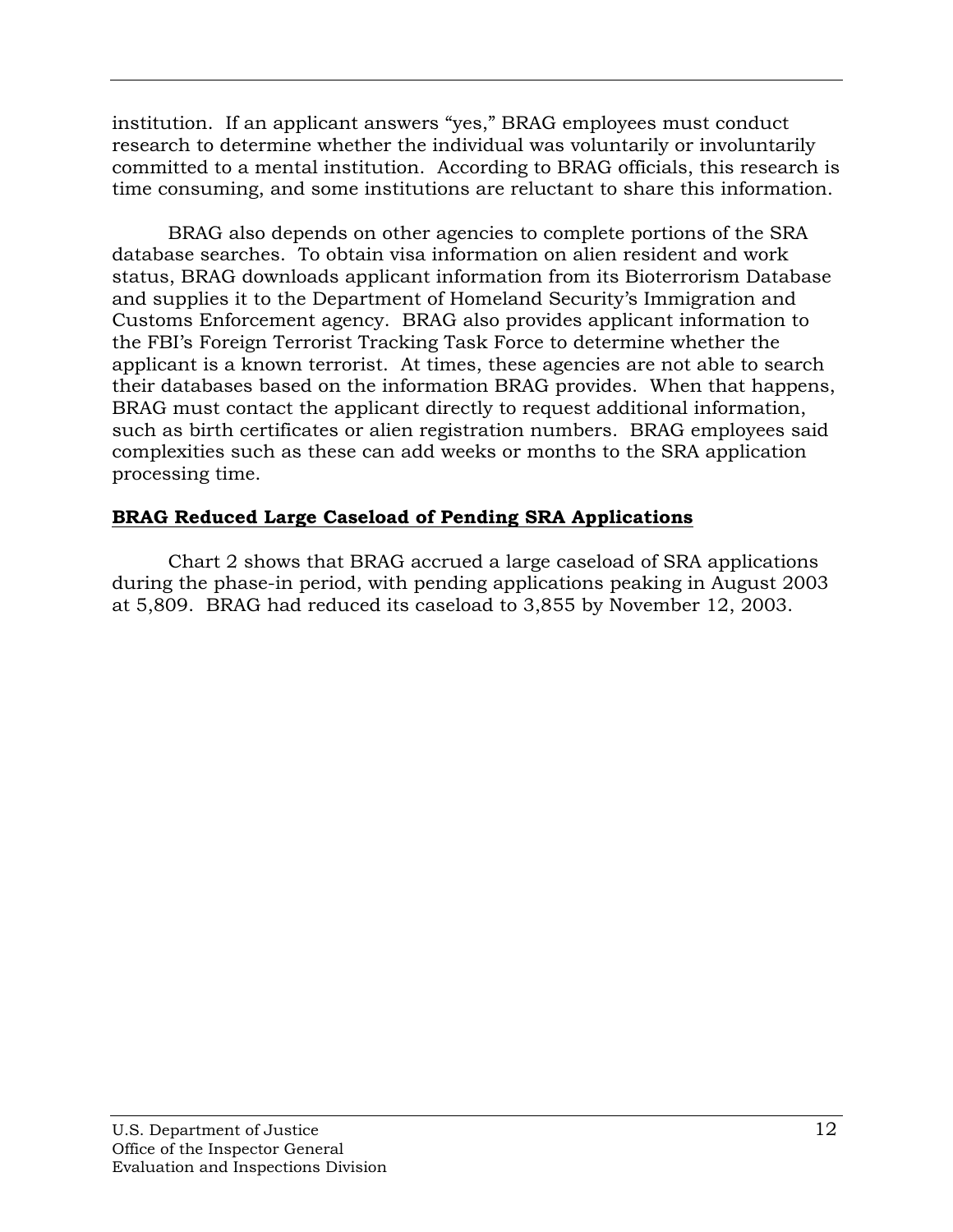

Source: Bioterrorism Workload Statistics - Internal, BRAG.

BRAG employees said that they kept CDC and APHIS officials fully informed of their processing issues and the need for CDC and APHIS to encourage laboratory owners and responsible officials to submit the data missing from SRA applications before the deadline. BRAG officials said they also informed CDC and APHIS that – because of BRAG's heavy caseload and processing times that averaged 45 days – even if all missing SRA application data were submitted immediately, the outstanding applications could not be processed by the November 12, 2003, deadline. On November 3, 2003, CDC and APHIS amended federal regulations, in part, to provide more time for BRAG to complete the pending SRA applications that it accrued during the phase-in period.

**CDC and APHIS Amended Interim Final Rules to Allow Grants of Provisional Access.** On November 3, 2003, CDC and APHIS officials amended the interim final rules on select agents and toxins. The amendments allowed CDC and APHIS to provide provisional grants of access to individuals who had submitted complete application packages to BRAG and met all other federal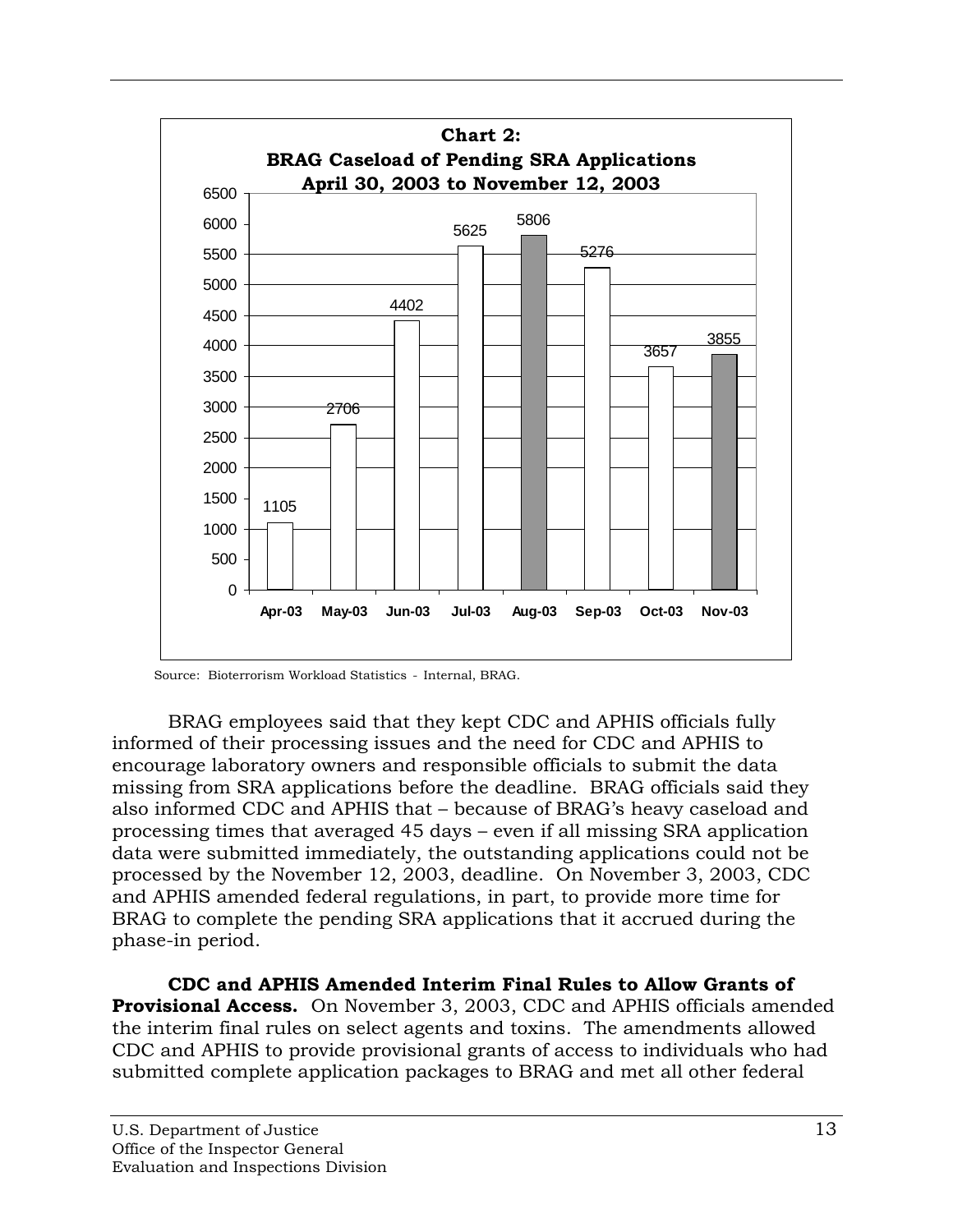requirements by November 12, 2003, but who had not yet obtained an SRA. The amendments did not extend the deadline for complying with SRA requirements, but they did allow for the continued operation of laboratory facilities vital to the public interest. At the same time, the amendments emphasized the need for applicants to provide missing application data. The amendments also gave BRAG more time to finalize individual SRAs for individuals who had submitted all of the required information by the deadline.

As of the November 12, 2003, deadline, BRAG had received 9,720 individual applications. Of those, 61 percent (5,865) had been finalized by the issuance of an eligibility determination (5,265) or by the cancellation of an SRA request by an applicant or responsible official (600). This left 3,855 pending applications. Of that number, BRAG had received 2,947 applications that included all necessary data and 908 applications that were missing data or legible fingerprint cards. Because the 908 individuals with incomplete applications had missed the deadline for submitting all required information, they were not eligible for access and, by regulation, could not work with select agents and toxins.

On November 13, 2003, BRAG reported that it expected to be able to complete 500 SRAs each month and therefore would process the remaining 3,855 pending applications in seven months, or by June 2004. Chart 3 shows the progress that BRAG made in reducing the number of pending applications. BRAG reduced the number of pending SRA applications to 401 as of June 2004 and has since maintained a relatively stable average monthly caseload of 339 pending SRA applications.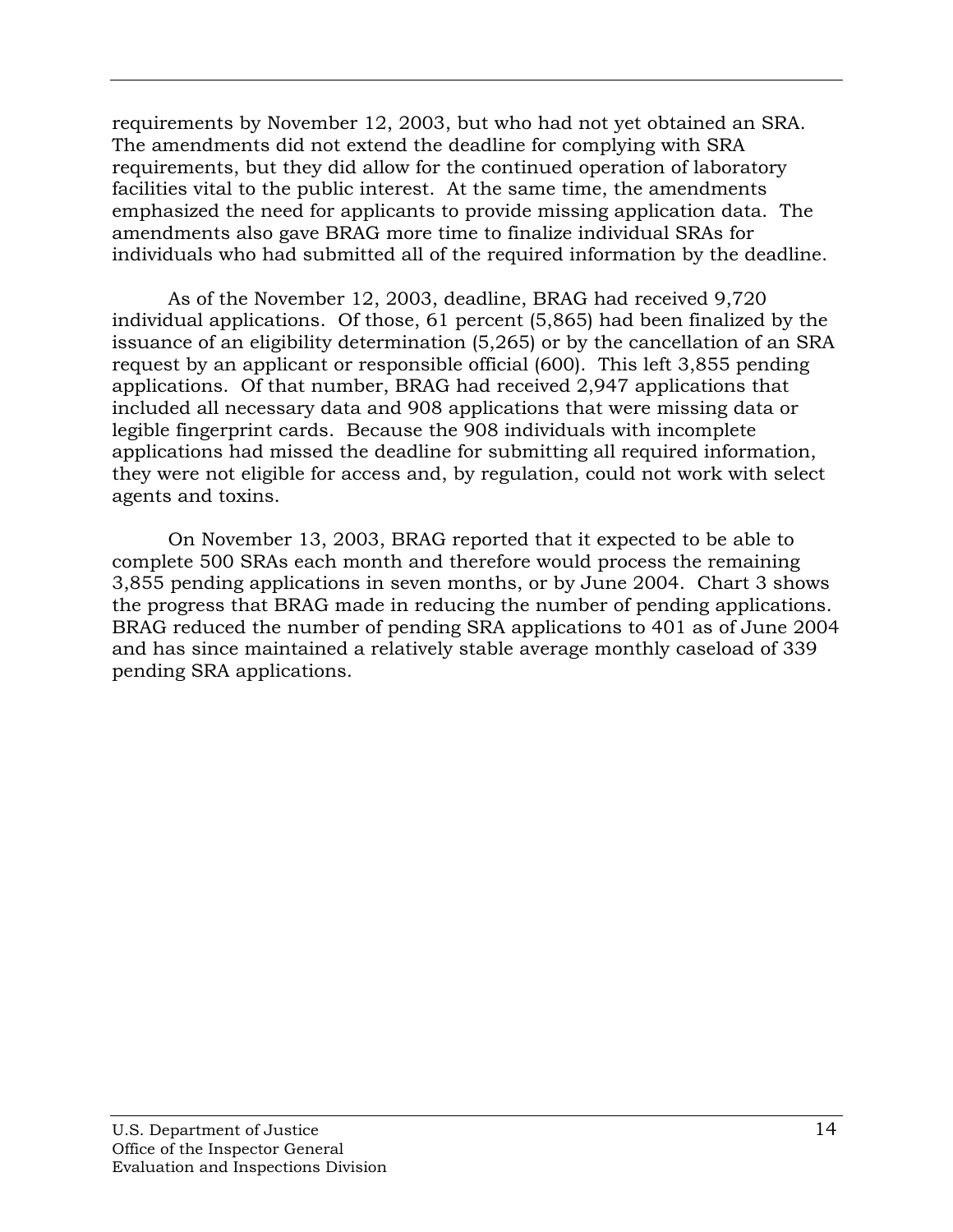

Source: Bioterrorism Workload Statistics - Internal, BRAG.

**BRAG Significantly Reduced Its Pending Caseload.** Table 2 shows that BRAG had received a total of 13,287 SRA applications and conducted 12,982 SRAs as of December 2004. From November 12, 2003, to December 31, 2004, BRAG reduced its pending SRA application caseload from 3,855 to 305 SRA applications and its incomplete SRA applications from 908 to 40.

| Table 2:<br><b>BRAG Productivity Achievements</b><br>Before and After the Regulatory Deadline |            |                           |               |               |  |  |  |  |
|-----------------------------------------------------------------------------------------------|------------|---------------------------|---------------|---------------|--|--|--|--|
|                                                                                               |            | November 12, December 31, | September 19, | December 31,  |  |  |  |  |
|                                                                                               | 2003       | 2003                      | 2004          | 2004          |  |  |  |  |
| <b>Bioterrorism</b>                                                                           | Regulatory |                           | <b>OIG</b>    | Current       |  |  |  |  |
| <b>Database</b>                                                                               | Deadline   |                           | Inspection    | <b>Status</b> |  |  |  |  |
| Completed <sup>a</sup>                                                                        | 5,865      | 7,392                     | 12,045        | 12,982        |  |  |  |  |
| Pending <sup>b</sup>                                                                          | 3,855      | 2,652                     | 357           | 305           |  |  |  |  |
| With complete<br>information <sup>b</sup>                                                     | 2,947      | 2,190                     | 316           | 265           |  |  |  |  |
| With incomplete<br>information b                                                              | 908        | 462                       | 41            | 40            |  |  |  |  |
| <b>Total SRA</b>                                                                              | 9,720      | 10,044                    | 12,402        | 13,287        |  |  |  |  |
| <b>Applications</b>                                                                           |            |                           |               |               |  |  |  |  |

Source: Bioterrorism Workload Statistics - Internal, BRAG.

a Includes all records entered that show a decision in the database (cancelled, restricted, or unrestricted).<br>b Includes all records with no decision in the database (those with complete and incomplete applications).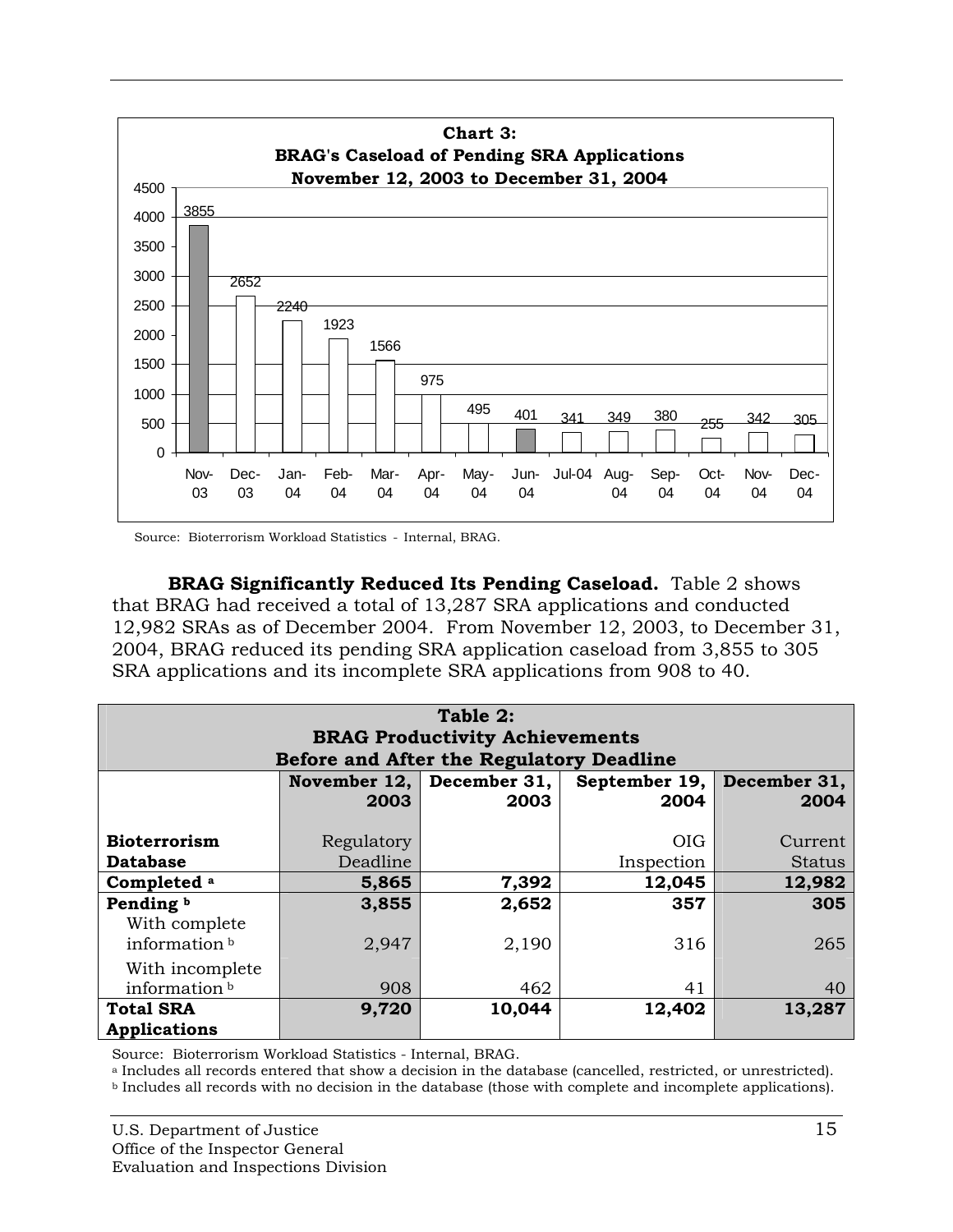### <span id="page-19-0"></span>**MANAGEMENT CONTROLS AND MINIMUM STANDARDS FOR ACCESS ELIGIBILITY**

**Our review found that BRAG has effective management controls that have resulted in the timely identification and correction of several program vulnerabilities. BRAG monitors its processing capabilities and productivity using its Bioterrorism Database. In addition, BRAG has established an appeals process that, so far, has resulted in BRAG overturning 6 of its 20 "restricted persons" designations. The CJIS Division participates in an interagency working group, which includes HHS, USDA, the Department of Defense (DOD), Customs and Border Protection, and other organizations, to resolve interagency issues affecting the SRA Program***.* **Since the Bioterrorism Act was implemented, the SRA process has provided a reasonably quick minimum standard (usually 45 days or less) for security checks on all persons seeking access to select agents.**

## **BRAG Has Effective Management Controls**

Since its creation in April 2003, BRAG has:

- 1) Established procedures for conducting background investigations and completing SRAs,
- 2) Set up a Bioterrorism Database for tracking SRAs, and
- 3) Hired a permanent staff to fulfill BRAG's SRA responsibilities.

As discussed below, BRAG's accomplishments are, in part, a product of strong management controls that have led to the early identification and timely correction of program vulnerabilities.

## **BRAG Closely Monitors the SRA Process and Caseload.** BRAG

monitors its processing capabilities in an effort to maintain a high level of employee productivity. Among other control measures, BRAG has instituted several productivity measures and goals, and routinely monitors its progress toward meeting those goals. For example, BRAG established a 45-day goal for finalizing SRA applications, and supervisors closely monitor the time that individual requests remain in the database before a final eligibility determination is made.

While BRAG still occasionally receives SRA applications that are missing required information or contain illegible fingerprint cards, those applications are now clearly identified in the Bioterrorism Database. Consequently, those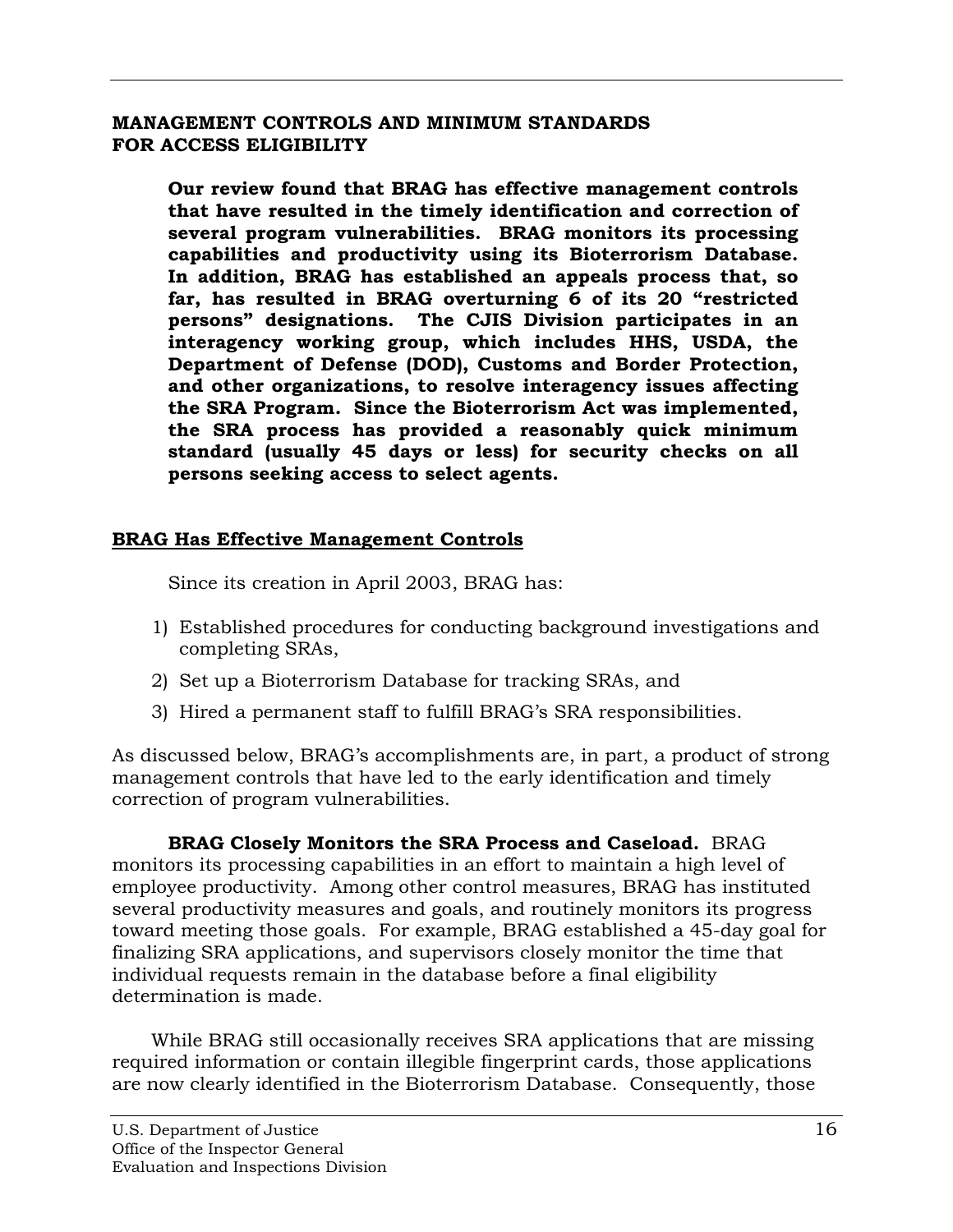applications no longer appear as part of the backlog of cases pending more than 45 days as they did during the phase-in period.

 BRAG has also improved the SRA process by revising the instructions on the FBI's Form FD-961. Since August 25, 2004, the instructions on Form FD-961 instruct applicants to send their applications directly to the CJIS Division instead of to CDC or APHIS as previously instructed. BRAG reported that this revision has helped to reduce processing times.

Of the total 12,982 SRAs it completed by December 2004, BRAG:

- Granted eligibility for unrestricted access to 11,830 applicants,
- Canceled 1,080 individual requests that were withdrawn, and
- Designated 72 applicants as "restricted persons."

As shown in Table 3, most ineligible applicants had been designated "restricted persons" because of felony convictions (54) or an illegal or unlawful alien status (7). Some of the 72 designations were based on more than one criterion. Twenty of the 72 appealed BRAG's eligibility restrictions.

| Table 3:<br><b>Restrictions Applied by Criteria</b> |                               |  |  |  |  |
|-----------------------------------------------------|-------------------------------|--|--|--|--|
| <b>Restriction Category</b>                         | <b>Restrictions Applied a</b> |  |  |  |  |
| Felony conviction                                   | 53                            |  |  |  |  |
| Fugitive from justice                               | 4                             |  |  |  |  |
| Illegal/unlawful alien                              | 7                             |  |  |  |  |
| Adjudicated mental defective                        | 3                             |  |  |  |  |
| Controlled substance abuser                         | 3                             |  |  |  |  |
| Under indictment                                    | 2                             |  |  |  |  |
| Agent of foreign power                              |                               |  |  |  |  |
| Dishonorable discharge                              |                               |  |  |  |  |
| Terrorist related                                   |                               |  |  |  |  |

Source: Bioterrorism Workload Statistics Division, BRAG, January 11, 2005.

a The table shows total restrictions by criteria (74); some of the 72 individuals found to be ineligible for access were restricted based on more than one criterion.

**BRAG Established an Appeals Process**. BRAG established an appeals process that, as of January 2005, had addressed 20 appeals of individual "restricted person" designations. BRAG sustained 14 of the 20 appeals and overturned 6 to grant the appellant eligibility for "unrestricted" access. BRAG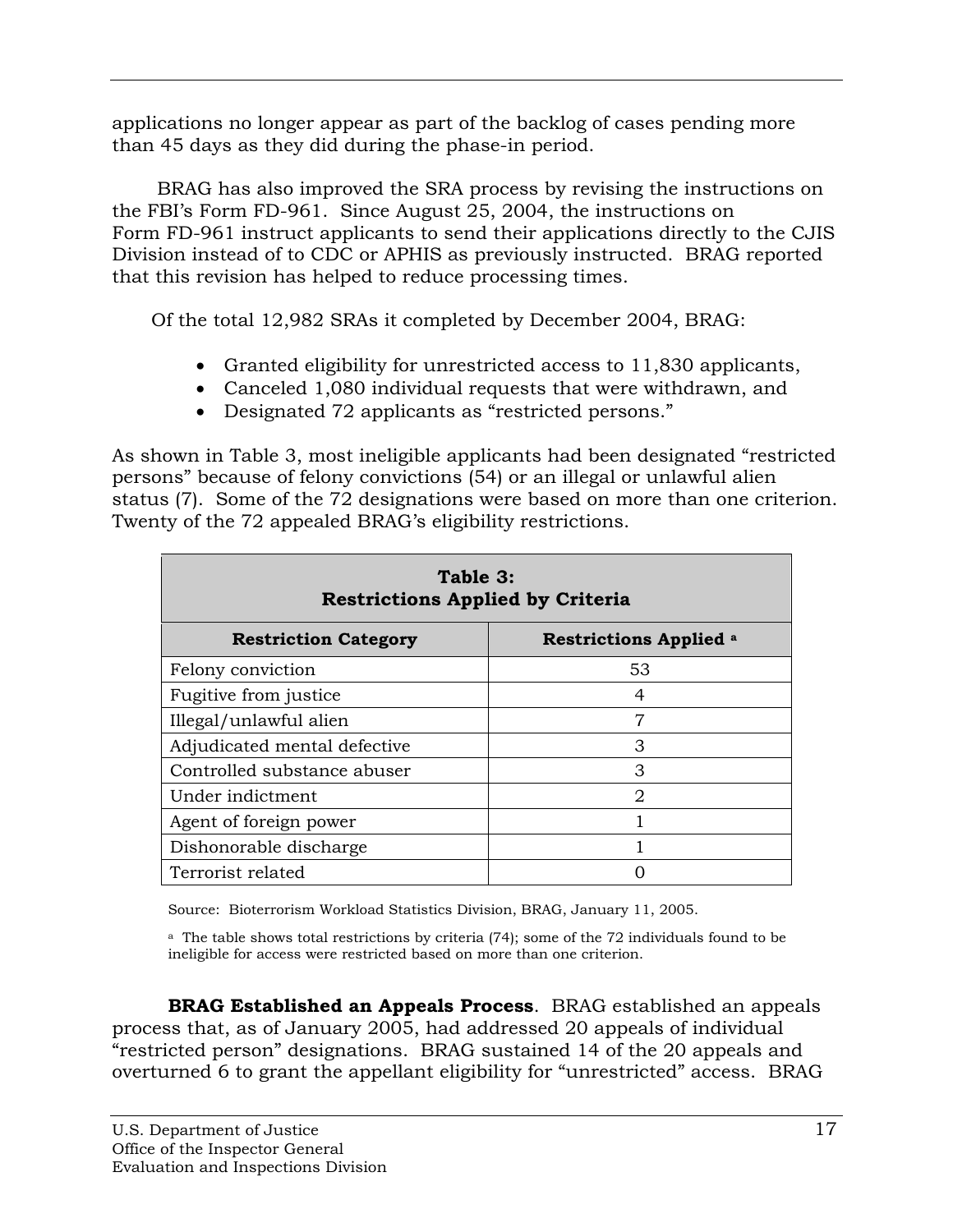does not limit the number of times that an individual can appeal a restriction. In at least one case, BRAG overturned a restriction that it had previously sustained on appeal.

SRA applicants with past felony convictions can successfully appeal a "restricted" designation by getting the appropriate state or local government to expunge their criminal record from local, state, and national databases and other data repositories. Generally, the burden of proof in an appeal rests with the appellant.

If CDC or APHIS officials disagree with a BRAG employee's eligibility determination, they also can initiate an appeal. This provision of the appeals process, which has never been used, would work for an agency as it does for an individual applicant – the burden of proof would rest with the agency appealing BRAG's determination.

**The CJIS Division Resolves Interagency Issues Through the Select Biological Agents and Toxins Working Group.** The CJIS Division routinely participates in a working group that includes representatives from CDC, APHIS, DOD, Customs and Border Protection, and other organizations to resolve interagency issues. This group, called the Select Biological Agents and Toxins Working Group (Working Group), was established by the Bioterrorism Act to consider policy issues and render policy decisions related to security, regulations, and preparing for and preventing bioterrorism and other public health emergencies.

For example, the Working Group considered a request made by the Deputy Under Secretary of Defense for Counterintelligence and Security to the CJIS Division seeking to exempt DOD military and civilian personnel and contractors from SRA requirements. In October 2003, the Deputy Under Secretary wrote to the CJIS Division of her concern that 400 DOD employees would not be able to obtain an SRA by the regulatory deadline. She stated that the SRA process was similar enough to background investigations DOD conducted before granting access to classified information that the SRAs were redundant for individuals already possessing security clearances. Therefore, she wrote, "we take the position that those 400 individuals should be exempt from the risk assessment requirement by virtue of their having been granted security clearances based on favorably adjudicated background investigations."

The CJIS Division, as part of the Working Group, denied DOD's request for exemptions, citing a legal determination that the Bioterrorism Act does not allow such exemptions even for individuals with security clearances.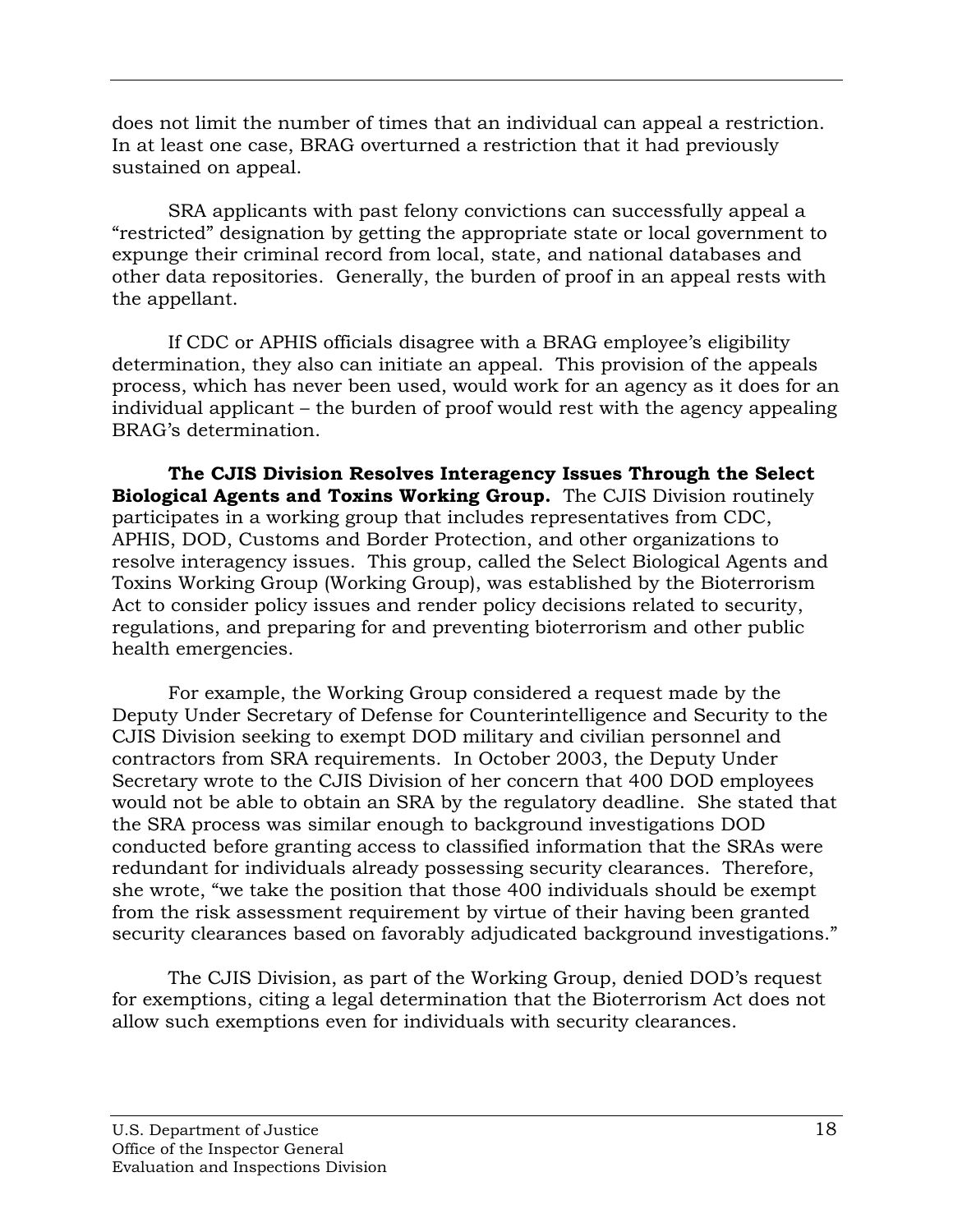## **SRA Program Provides a Clear Standard for Access**

Because of the issues DOD raised at the Working Group and other concerns expressed during our inspection regarding the possible redundancy of SRA background investigations for individuals with security clearances, we compared the scope of the SRA background investigation with that of other types of background investigations. We found that the SRA background investigation includes searches of databases that are not searched routinely during other types of background investigations, including those conducted for national security clearances. We also found that the SRA process provides a clear standard for conducting background investigations to determine eligibility for access to select agents and toxins.

The Bioterrorism Act allows for several exemptions from the SRA requirements. For example, if a laboratory is owned by a local, state, or federal agency, the head of the agency that "owns" the facility is exempt from the requirement of obtaining an SRA (42 C.F.R. 73.8(a)). Also, an owner of an accredited academic institution is not required to obtain an SRA. However, all responsible officials, alternate responsible officials, and individuals with access to select agents and toxins are required to obtain an SRA, regardless of whether they work for a government agency or an accredited academic institution. In addition, the Bioterrorism Act does not exempt federal employees who have a national security clearance from obtaining an SRA.

While the types of background investigations conducted to determine eligibility for access to Top Secret national security information and for a public trust position in the federal government include reviews of some of the same information sources as an SRA, there are differences. All three types of investigations include, for instance, a national agency check, which consists of a review of the:

- Investigative and criminal history files of the FBI, including the National Crime Information Center and fingerprint search;
- Office of Personnel Management's Security/Suitability Investigations Index; and
- DOD's Defense Clearance and Investigations Index.

The Minimum Background Investigation (MBI) required for a public trust position includes a national agency check, plus written inquiries and credit record searches, a face-to-face personal interview between the investigator and the subject, and telephone inquiries to selected employers. The Single Scope Background Investigation (SSBI) required for access to Top Secret information is a governmentwide investigation that covers the past seven years of an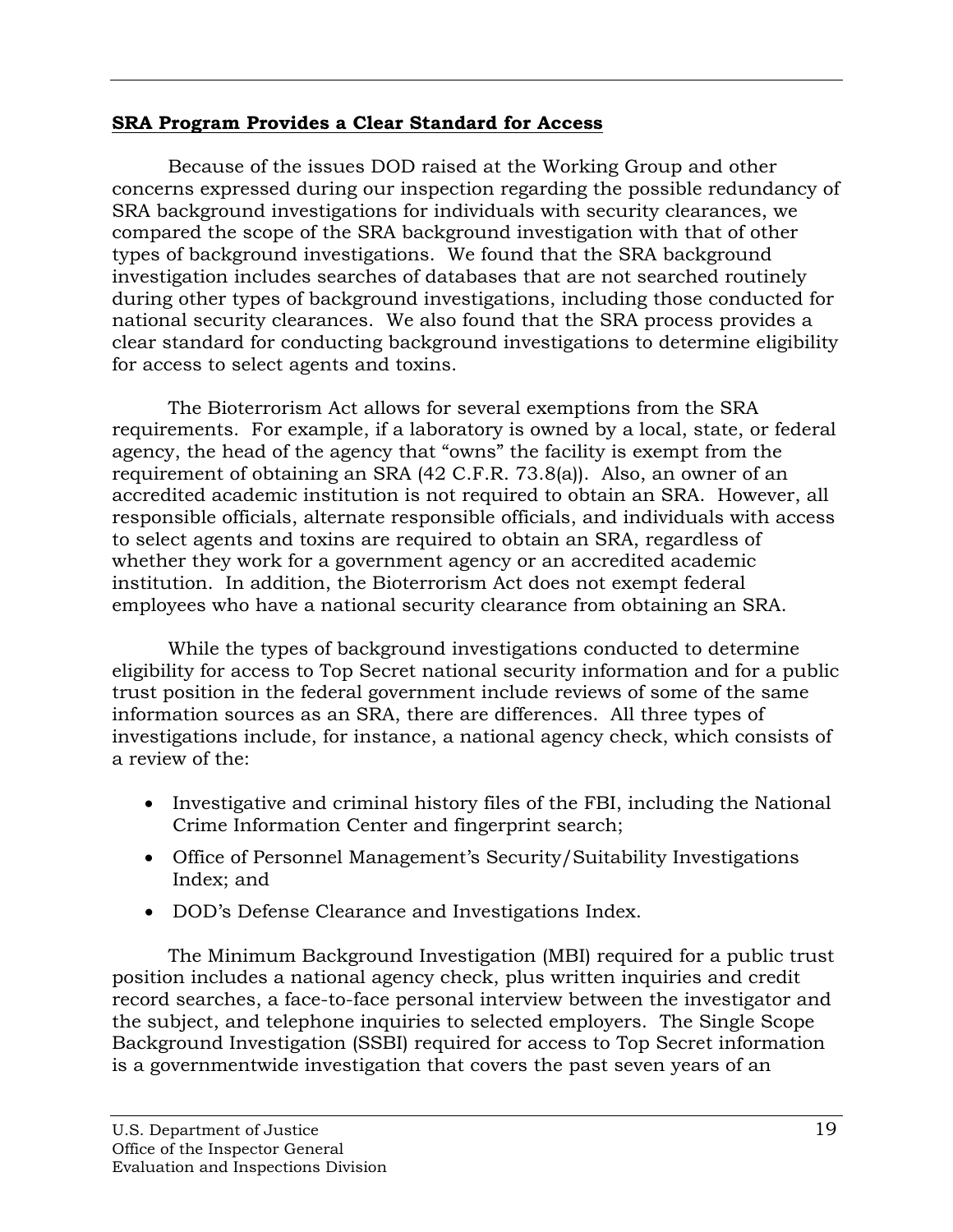individual's activities. It includes verification of citizenship and date and place of birth, as well as national records checks on the individual's spouse or cohabitant, and interviews with selected references and former spouses.

In contrast, BRAG employees conducting an SRA search databases that contain information to determine whether the applicant meets any 1 of the 11 criteria that would result in a restriction from access to select agents and toxins. Not all of these databases are searched routinely as part of an MBI or SSBI. For example, BRAG routinely searches the Foreign Terrorist Tracking Task Force database for information to determine whether an applicant is a known terrorist or has associated with known terrorists. This database is not searched as part of an MBI or SSBI. BRAG also searches the Immigration and Customs Enforcement database for information on whether an applicant has been determined to be an illegal or unlawful alien.

Table 4 on the next page lists other databases routinely searched for SRA investigations – but not for MBI or SSBI investigations – such as the FBI Indices via the Automated Case Support system, which contains FBI Headquarters' classified databases; the Department of Veterans Affairs' database for mental health information; and the Department of State's Terrorist Watch List and Consular Consolidated Database Indices. According to BRAG officials, BRAG is continuing to refine the SRA process and expand its electronic searches as new databases emerge, especially those that containing counterterrorism information.

Before passage of the Bioterrorism Act, less than half the nation's laboratories conducted background checks on employees with access to select agents and toxins, and the practice of conducting background checks varied greatly among the different types of laboratories. For instance, while approximately 80 percent of the laboratories owned by research institutes and commercial facilities conducted background checks on their employees with access to select agents and toxins, less than 20 percent of state and university laboratories conducted such checks.

When background investigations were conducted by laboratories, they usually included a basic criminal background check, but not all of the other elements of an SRA background investigation. Since the Bioterrorism Act was implemented, the SRA process has provided a reasonably quick minimum standard (usually 45 days or less) for security checks on all persons seeking access to select agents. The SRA process also contributes to the creation of a database that contains the names of all persons who are using or have used select agents, which agents they have used, and where they are working.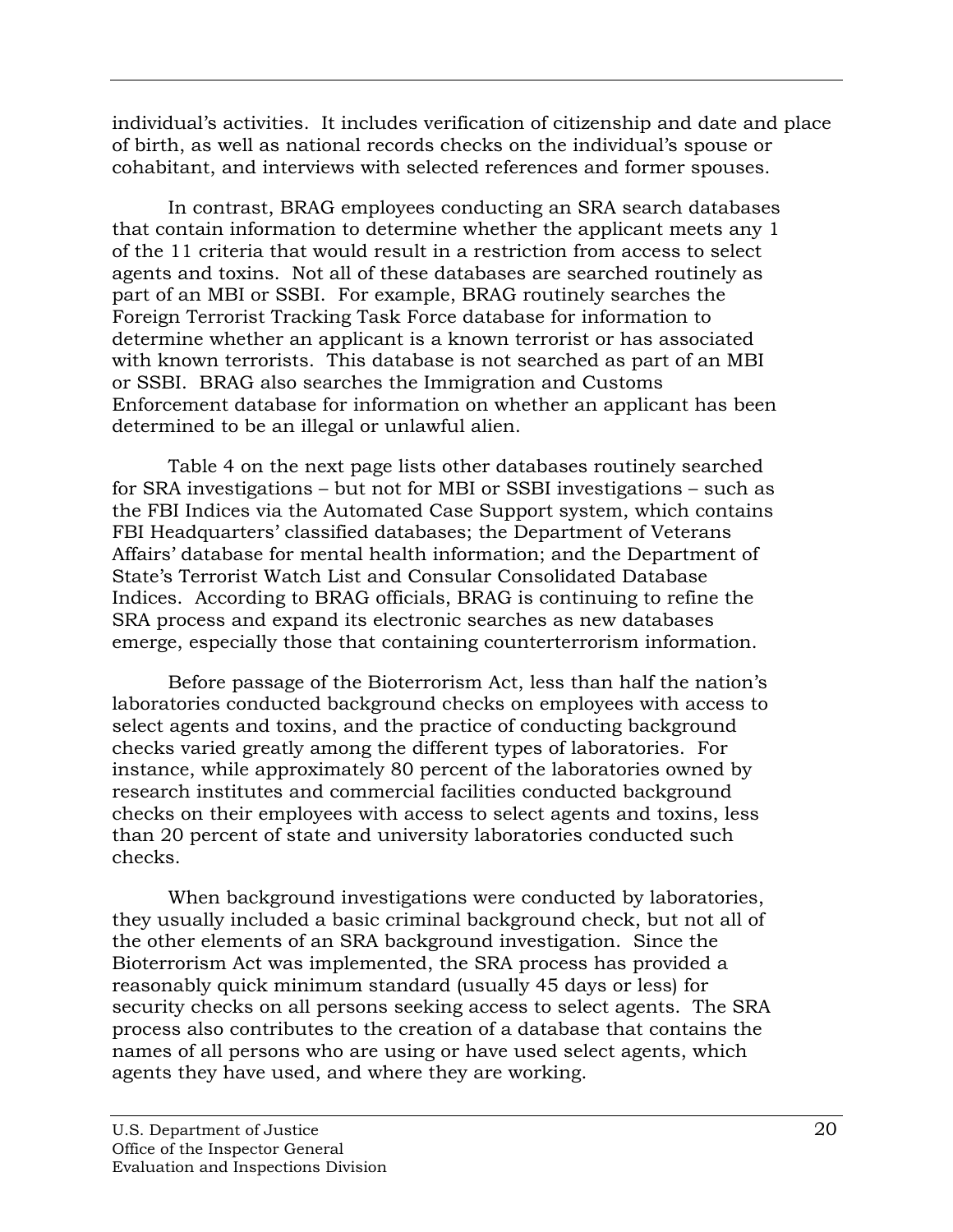|                                                                                                                                                                             | <b>Types of Background Investigations</b> |                                                                     |                                                                     |
|-----------------------------------------------------------------------------------------------------------------------------------------------------------------------------|-------------------------------------------|---------------------------------------------------------------------|---------------------------------------------------------------------|
| <b>Information Sources</b>                                                                                                                                                  | <b>SRA</b>                                | <b>SSBI</b> for a<br>special-<br>sensitive<br>position <sup>a</sup> | <b>MBI</b> for a<br>moderate-<br>risk public<br>trust<br>position b |
| National Crime Information Center                                                                                                                                           | X                                         | X                                                                   | X                                                                   |
| Interstate Identification Index                                                                                                                                             | X                                         | X                                                                   | X                                                                   |
| <b>FBI</b> Indices                                                                                                                                                          | X                                         |                                                                     |                                                                     |
| Fingerprint Identification                                                                                                                                                  | X                                         | X                                                                   | X                                                                   |
| Foreign Terrorist Tracking Task Force                                                                                                                                       | X                                         |                                                                     |                                                                     |
| Immigration and Customs Enforcement - check<br>for citizenship only                                                                                                         |                                           | X                                                                   |                                                                     |
| Immigration and Customs Enforcement - check<br>for citizenship, naturalization status, immigration<br>status, and Student and Exchange Visitor<br>Information System status | X                                         |                                                                     |                                                                     |
| Defense Clearance Investigation Index                                                                                                                                       |                                           | X                                                                   |                                                                     |
| Department of Defense Dishonorable Discharge<br>Records                                                                                                                     |                                           | X                                                                   | X                                                                   |
| Department of Veterans Affairs mental defective<br>records                                                                                                                  | X                                         |                                                                     |                                                                     |
| Office of Personnel Management's<br>Security/Suitability Investigations Index (previous<br>background investigation history)                                                |                                           | X                                                                   |                                                                     |
| State Department Terrorist Watch List and the<br>Consular Consolidated Database Indices for visa<br>information                                                             | X                                         |                                                                     |                                                                     |
| Court records verification (if necessary) c                                                                                                                                 | X                                         | X                                                                   |                                                                     |
| Local law enforcement checks based on previous<br>residences                                                                                                                |                                           | X                                                                   | X                                                                   |
| Credit report                                                                                                                                                               |                                           | X                                                                   | X                                                                   |
| Education verification                                                                                                                                                      |                                           | $\mathbf X$                                                         | X                                                                   |
| Subject interview                                                                                                                                                           |                                           | $\mathbf X$                                                         | X                                                                   |
| Employment verification                                                                                                                                                     |                                           | X                                                                   | $\boldsymbol{\mathrm{X}}$                                           |
| Residence verification                                                                                                                                                      |                                           | X                                                                   | X                                                                   |
| Spouse interview                                                                                                                                                            |                                           | $\mathbf X$                                                         |                                                                     |
| Personal and professional references                                                                                                                                        |                                           | $\mathbf X$                                                         | $\mathbf X$                                                         |

### **Table 4: Comparative Analysis of Two Levels of Background Investigations and the SRA Process**

<sup>a</sup> Information sources such as credit reports are reviewed for a 3- to 10-year period.

b Information sources such as credit reports are reviewed for a 5- to 7-year period.  $\cdot$  Court records are obtained, if an adjudication decision resulted in "restricted."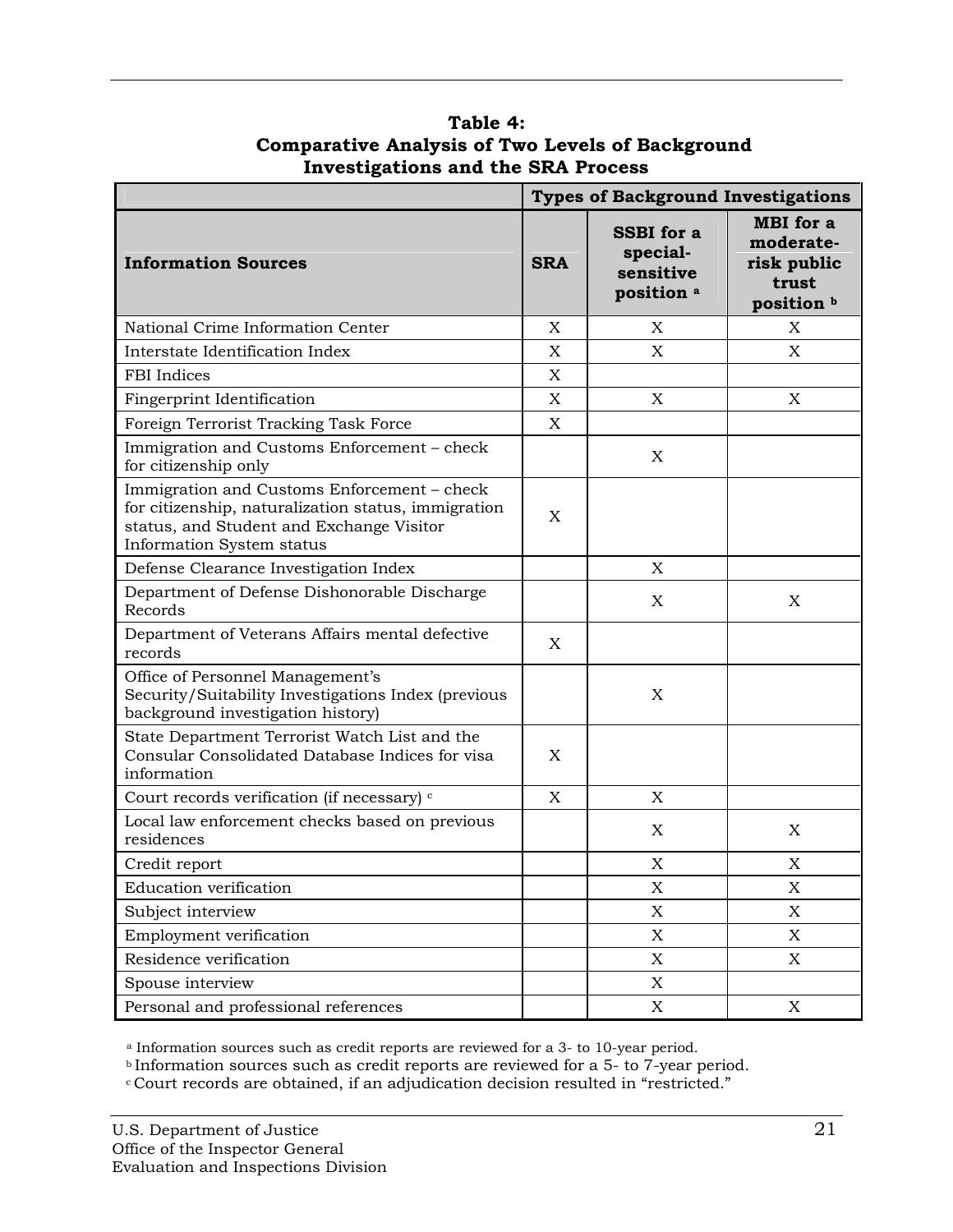<span id="page-25-0"></span>We found that BRAG had reduced its caseload of pending SRA applications from a high of 3,855 in November 2003 to 401 as of June 2004. Since June 2004, BRAG has maintained a stable monthly caseload of approximately 339 pending SRA applications, which it is processing routinely in 45 days or less. BRAG has also instituted management controls that enable it to identify and correct program vulnerabilities in a timely manner. As a result, we believe that BRAG is effectively managing its SRA responsibilities under the Bioterrorism Act.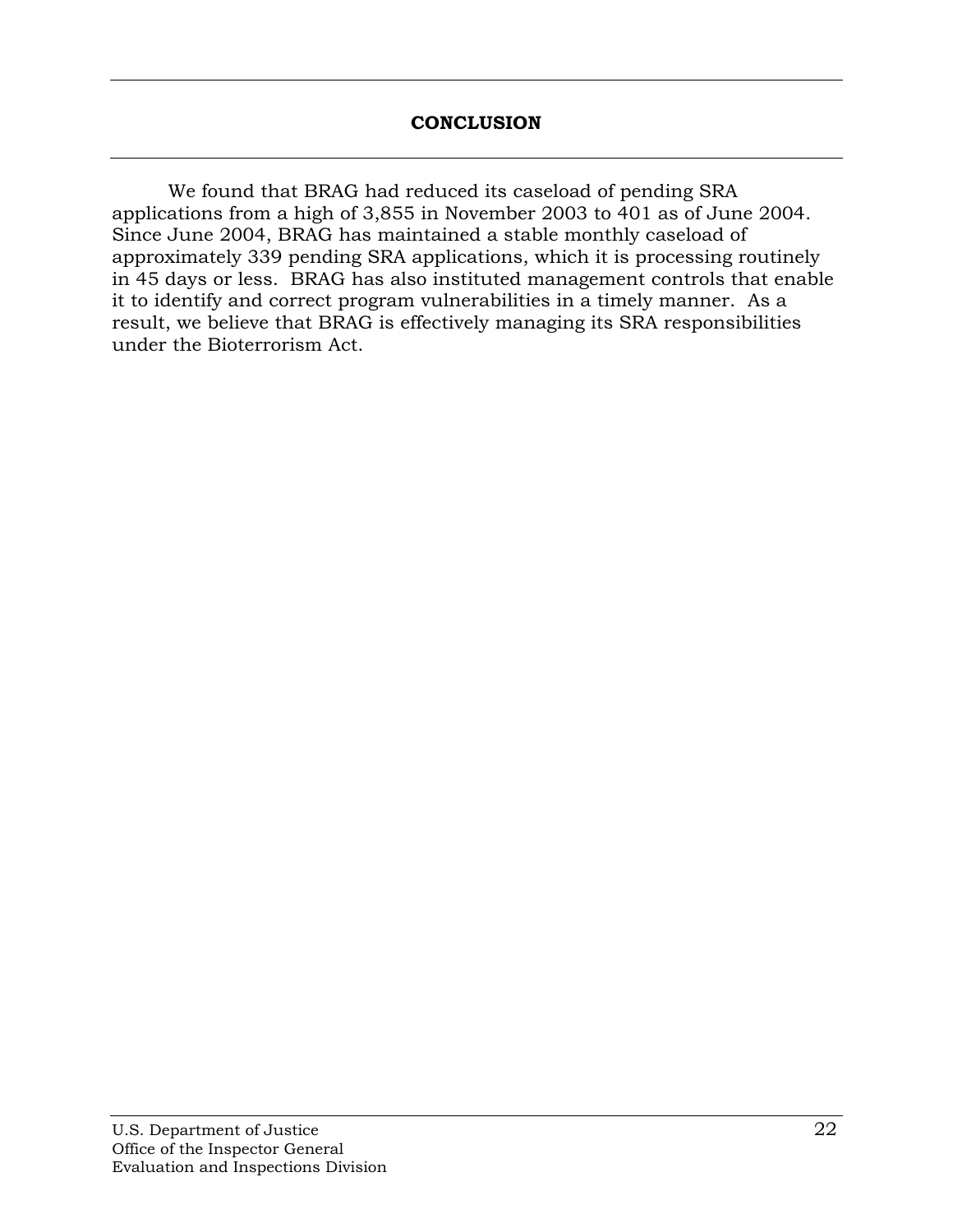### **APPENDIX I: LIST OF SELECT AGENTS AND TOXINS**

### <span id="page-26-0"></span>**I. HHS non-overlap select agents and toxins**

- Crimean-Congo haemorrhagic fever virus
- Coccidioides posadasii
- Ebola viruses
- Cercopithecine herpesvirus 1 (Herpes B virus)
- Lassa fever virus
- Marburg virus
- Monkeypox virus
- Rickettsia prowazekii
- Rickettsia rickettsii South American haemorrhagic fever viruses
	- Junin
	- Machupo
	- Sabia
	- Flexal
	- Guanarito

Tick-borne encephalitis complex (flavi) viruses

- Central European tick-borne encephalitis
- Far Eastern tick-borne encephalitis
- Russian spring and summer encephalitis
- Kyasanur forest disease
- Omsk hemorrhagic fever
- Variola major virus (Smallpox virus) Vesicular stomatitis virus (Exotic)
- Variola minor virus (Alastrim)
- Yersinia pestis
- Abrin
- Conotoxins
- Diacetoxyscirpenol
- Ricin
- Saxitoxin
- Shiga-like ribosome inactivating proteins
- Tetrodotoxin

## **II. USDA high consequence livestock pathogens and toxins (non-overlap agents and toxins)**

- Akabane virus
- African swine fever virus
- African horse sickness virus
- Avian influenza virus (highly pathogenic)
- Blue tongue virus (Exotic)
- Bovine spongiform
- encephalopathy agent
- Camel pox virus
- Classical swine fever virus
- Cowdria ruminantium (Heartwater)
- Foot and mouth disease virus
- Goat pox virus
- Lumpy skin disease virus
- Japanese encephalitis virus
- Malignant catarrhal fever virus (Exotic)
- Menangle virus
- Mycoplasma capricoluml
- M.F38/M. mycoides capri
- Mycoplasma mycoides mycoides
- Newcastle disease virus (VVND)
- Peste Des Petits Ruminants virus
- Rinderpest virus
- Sheep pox virus
- Swine vesicular disease virus
-